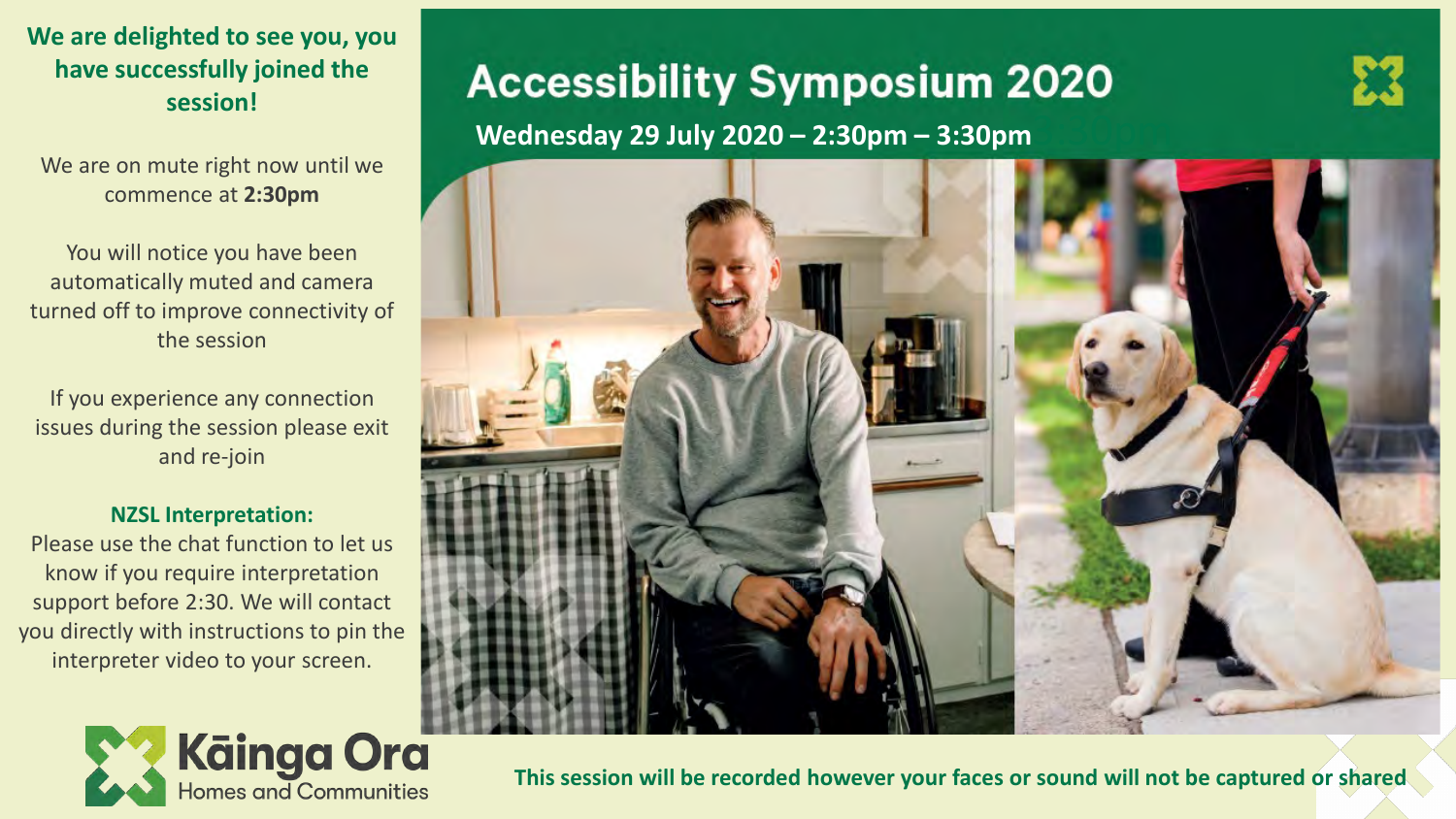### **Welcome!**

# **Accessibility Symposium 2020**

Wednesday 29 July 2020 - 2:30pm - 3:30pm

![](_page_1_Picture_3.jpeg)

![](_page_1_Picture_4.jpeg)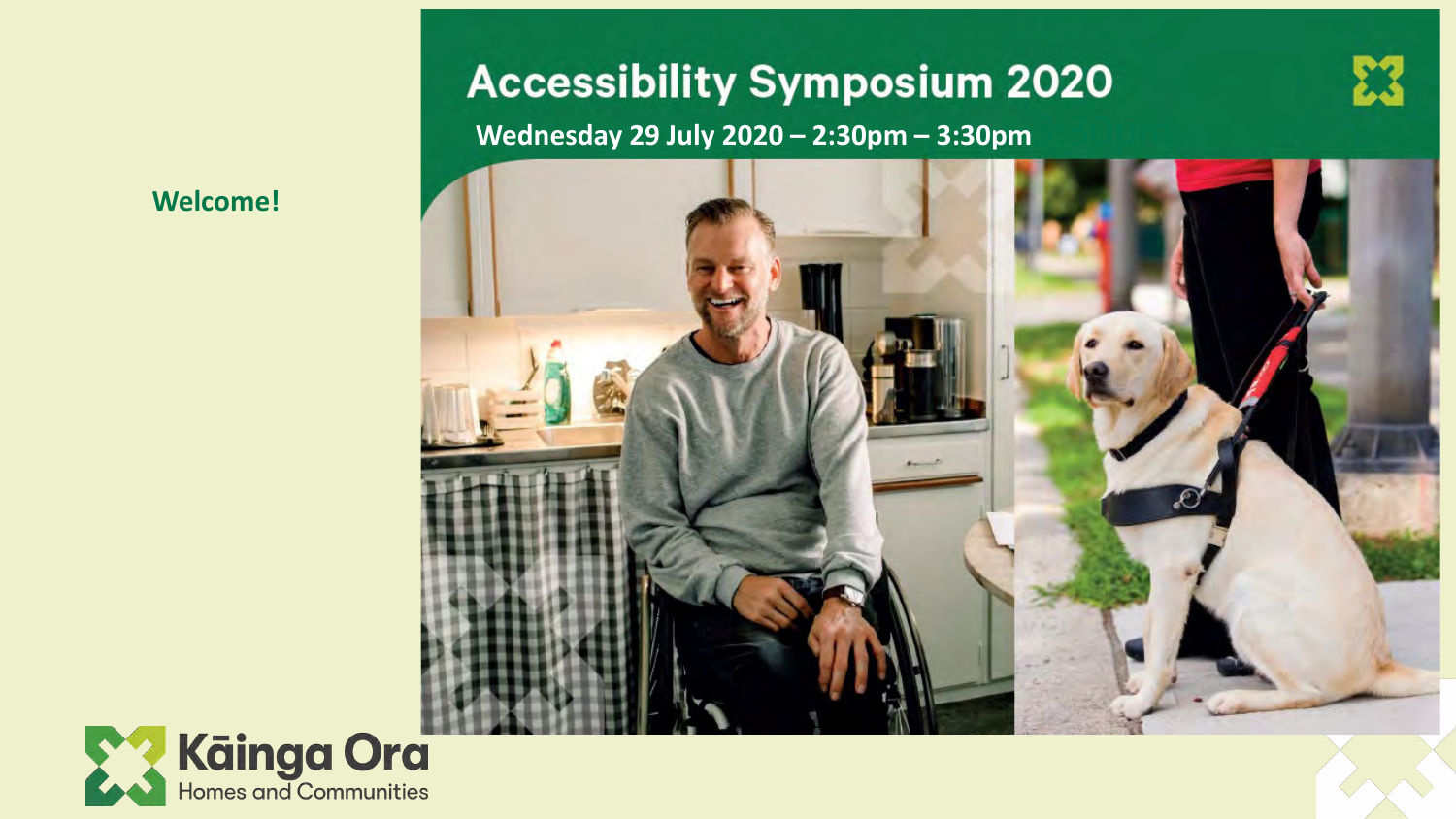# **Opening Karakia**

![](_page_2_Picture_1.jpeg)

**Corrina McGregor** Te Kamaka Māori Network Chair

Kia hora te marino Kia whakapapa pounamu te moana Hri hurarhi mā tātaou I te rangi nei Aroha atu, aroha mai Tātou I a tātou katoa Hui e Tāiki e!

May peace be wide -spread May the sea be like green -stone A pathway for us all this day Let us show respect for each other For one another Bind us all together!

![](_page_2_Picture_5.jpeg)

![](_page_2_Picture_6.jpeg)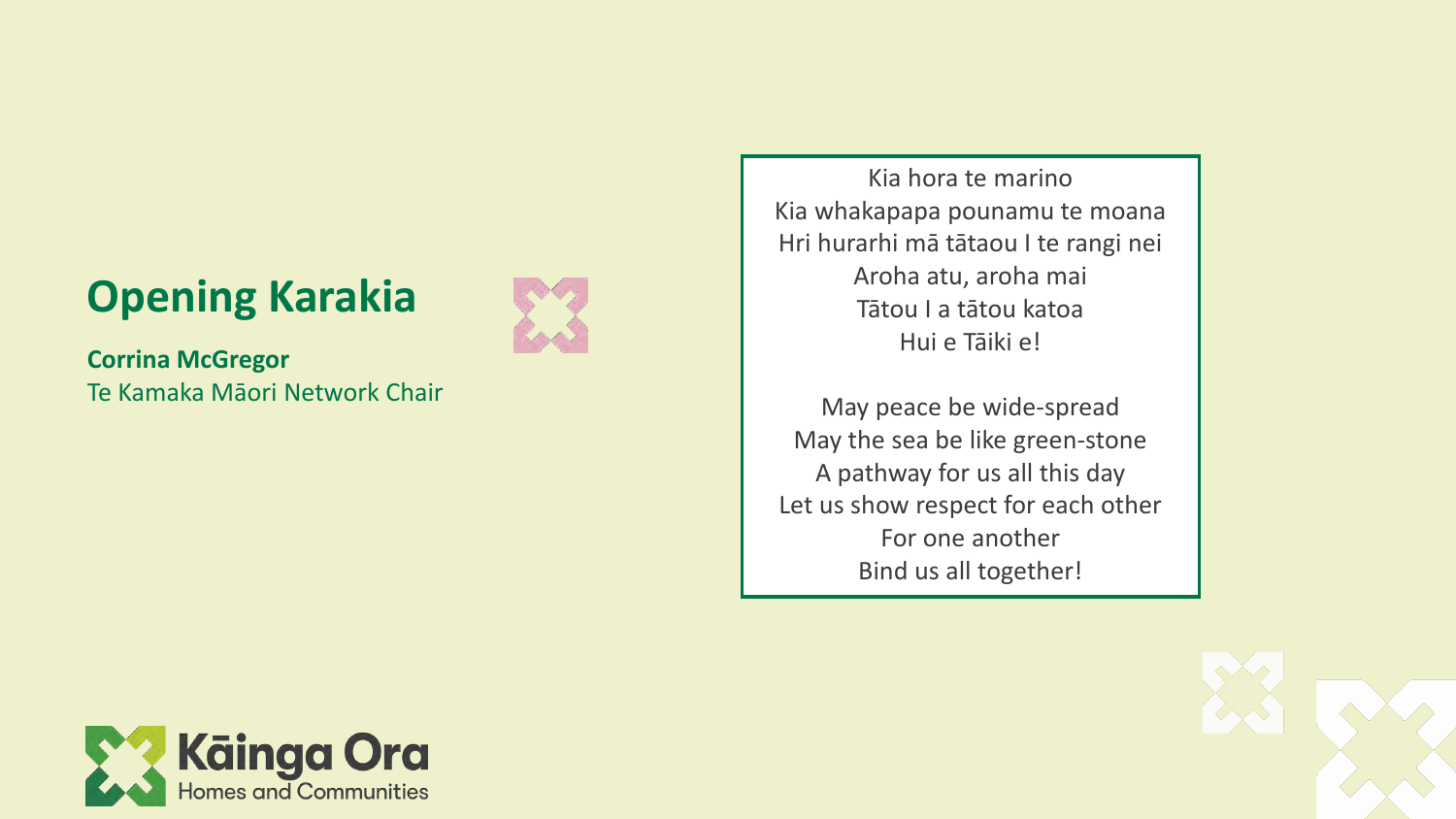# **Outline for today's Symposium**

| #              | <b>Item</b>                                                                                                                                                                                                                                           | <b>Speaker</b>                  |  |  |
|----------------|-------------------------------------------------------------------------------------------------------------------------------------------------------------------------------------------------------------------------------------------------------|---------------------------------|--|--|
| $\mathbf{1}$   | Welcome:<br><b>Opening Karakia</b>                                                                                                                                                                                                                    | Vui Mark Gosche                 |  |  |
|                | <b>Welcoming and Opening Remarks</b>                                                                                                                                                                                                                  | - Chair of the Kainga Ora Board |  |  |
| $\overline{2}$ | <b>Virtual Meeting House-keeping</b>                                                                                                                                                                                                                  | <b>Gareth Stiven</b>            |  |  |
| $\mathbf{3}$   | <b>Operating Principles and the Partnership and Engagement Framework</b>                                                                                                                                                                              | David Clelland                  |  |  |
| 4              | Accessibility Policy - Progress Initiatives as at July 2020                                                                                                                                                                                           |                                 |  |  |
|                | New build target<br>$\overline{\phantom{a}}$                                                                                                                                                                                                          | <b>Gareth Stiven</b>            |  |  |
|                | <b>Retrofit and Accessibility Update</b><br>$\overline{\phantom{a}}$                                                                                                                                                                                  | <b>Matt Hosler</b>              |  |  |
|                | New Performance Standards - Update<br>$\overline{\phantom{a}}$                                                                                                                                                                                        | <b>Stacey Marsh</b>             |  |  |
|                | The Customer Programme, Customer Experience, and our Disability<br>$\overline{\phantom{a}}$<br>Community                                                                                                                                              | <b>Mike Letts</b>               |  |  |
| 5              | Lessons learned, next steps and key questions to take away<br>Overview of the lessons learned over the past 12 months<br>$\overline{\phantom{a}}$<br>Key questions to take away<br>$\overline{\phantom{a}}$<br>Next steps<br>$\overline{\phantom{a}}$ | <b>Gareth Stiven</b>            |  |  |
| 6              | <b>Closing and Karakia</b>                                                                                                                                                                                                                            | Vui Mark Gosche                 |  |  |

![](_page_3_Picture_2.jpeg)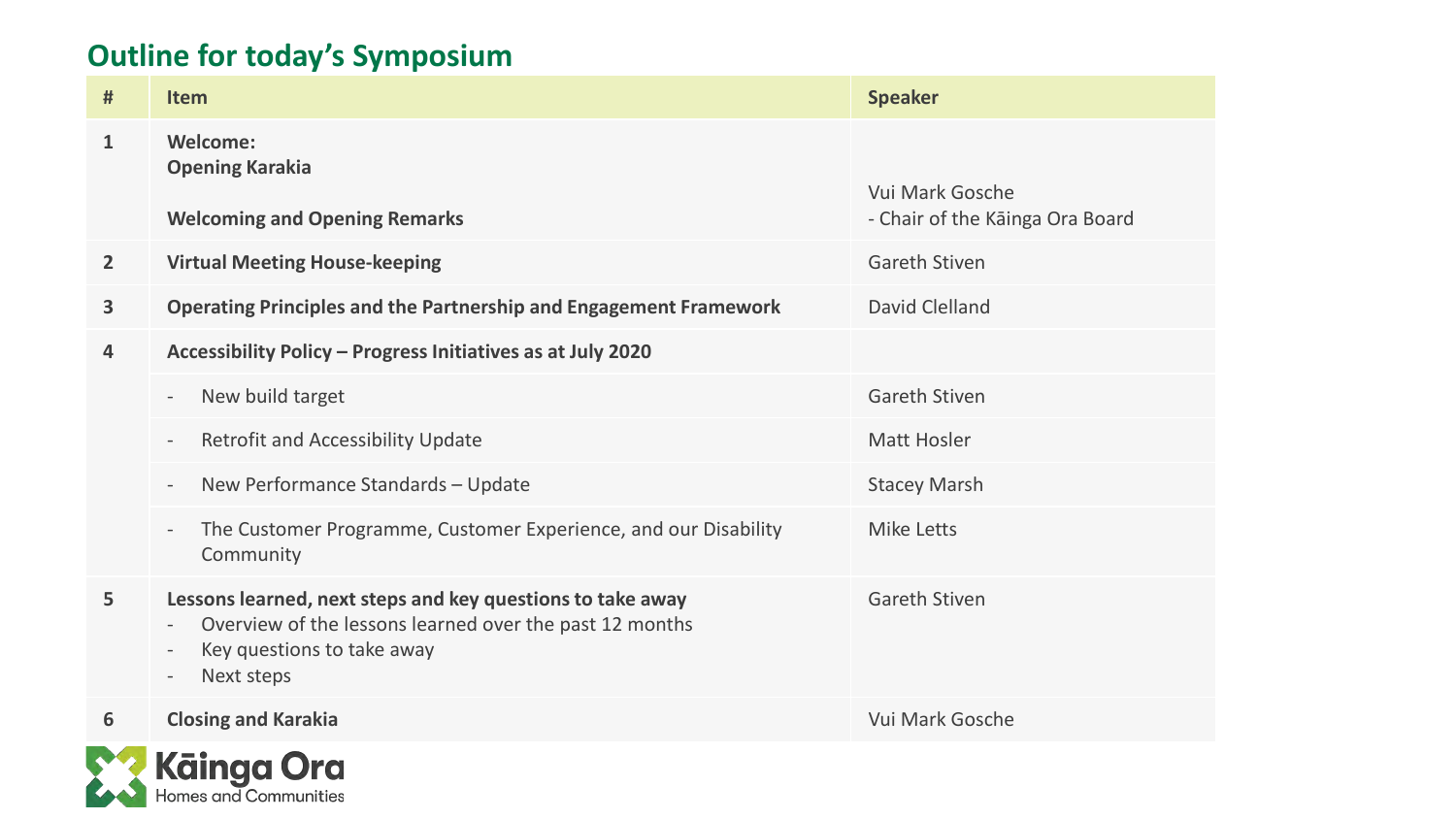**Welcome, Harare Mai, Talofa, Kia Orana** 

- Welcome and opening remarks
- Establishment of Kāinga Ora Homes and Communities
- Board's long term vision for accessibility

![](_page_4_Picture_4.jpeg)

![](_page_4_Picture_5.jpeg)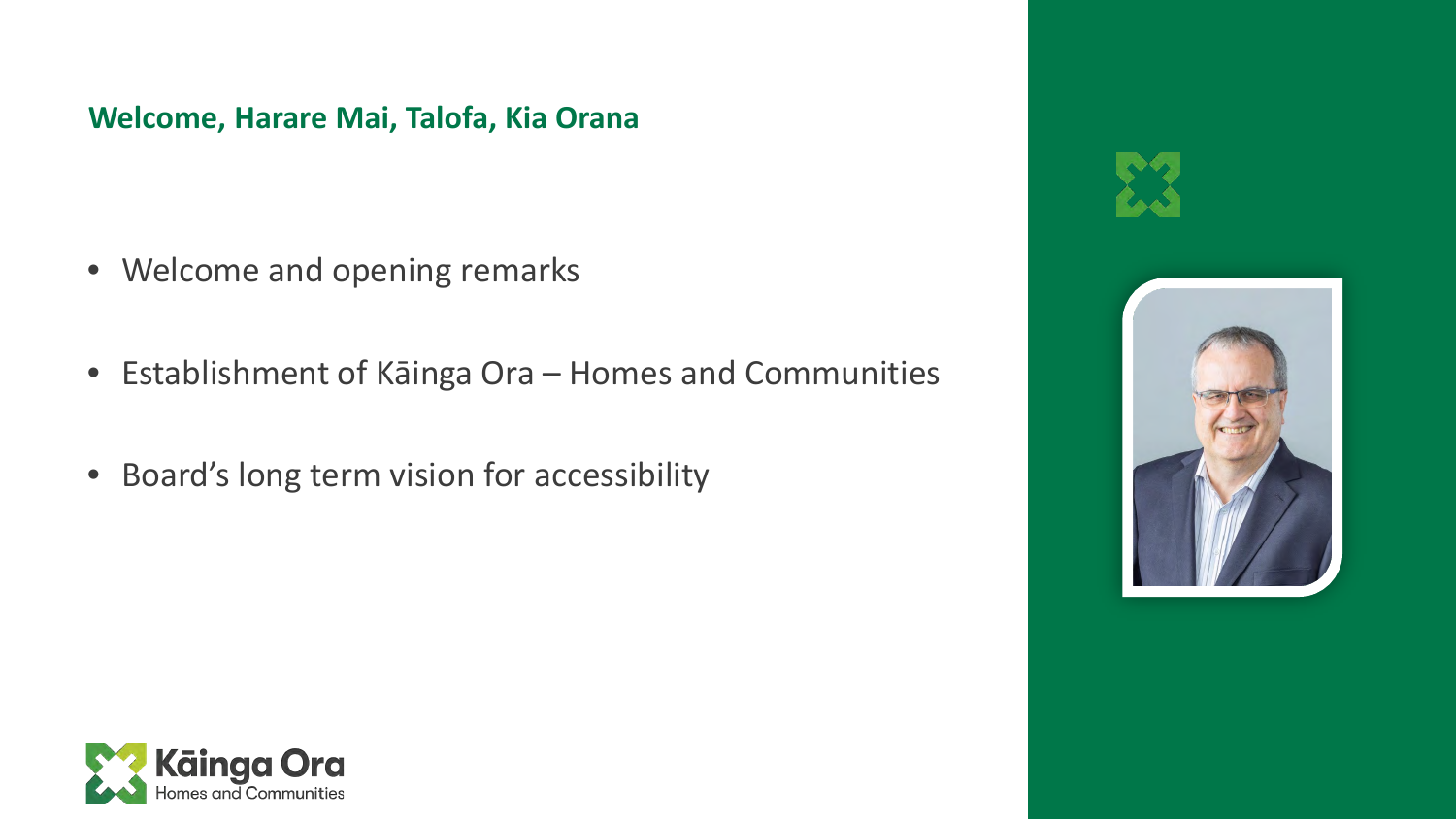![](_page_5_Picture_0.jpeg)

### **Virtual Meeting house-keeping The State Presenter – Gareth Stiven**

- Zoom meeting etiquette (e.g. Mics off / cameras off)
- IT support prior to the meeting
- Q&A Feedback Session to follow next week 7 August 2020
	- $\triangleright$  Send through your questions and feedback to: [accessibility@kaingaora.govt.nz](mailto:accessibility@kaingaora.govt.nz)
- Additional detailed information is available on our event webpage:
	- <https://kaingaora.govt.nz/accessibility-symposium-2020/>
- Send through your questions and feedback to: [accessibility@kaingaora.govt.nz](mailto:accessibility@kaingaora.govt.nz) or via the comments section on our event webpage.

![](_page_5_Picture_10.jpeg)

![](_page_5_Picture_11.jpeg)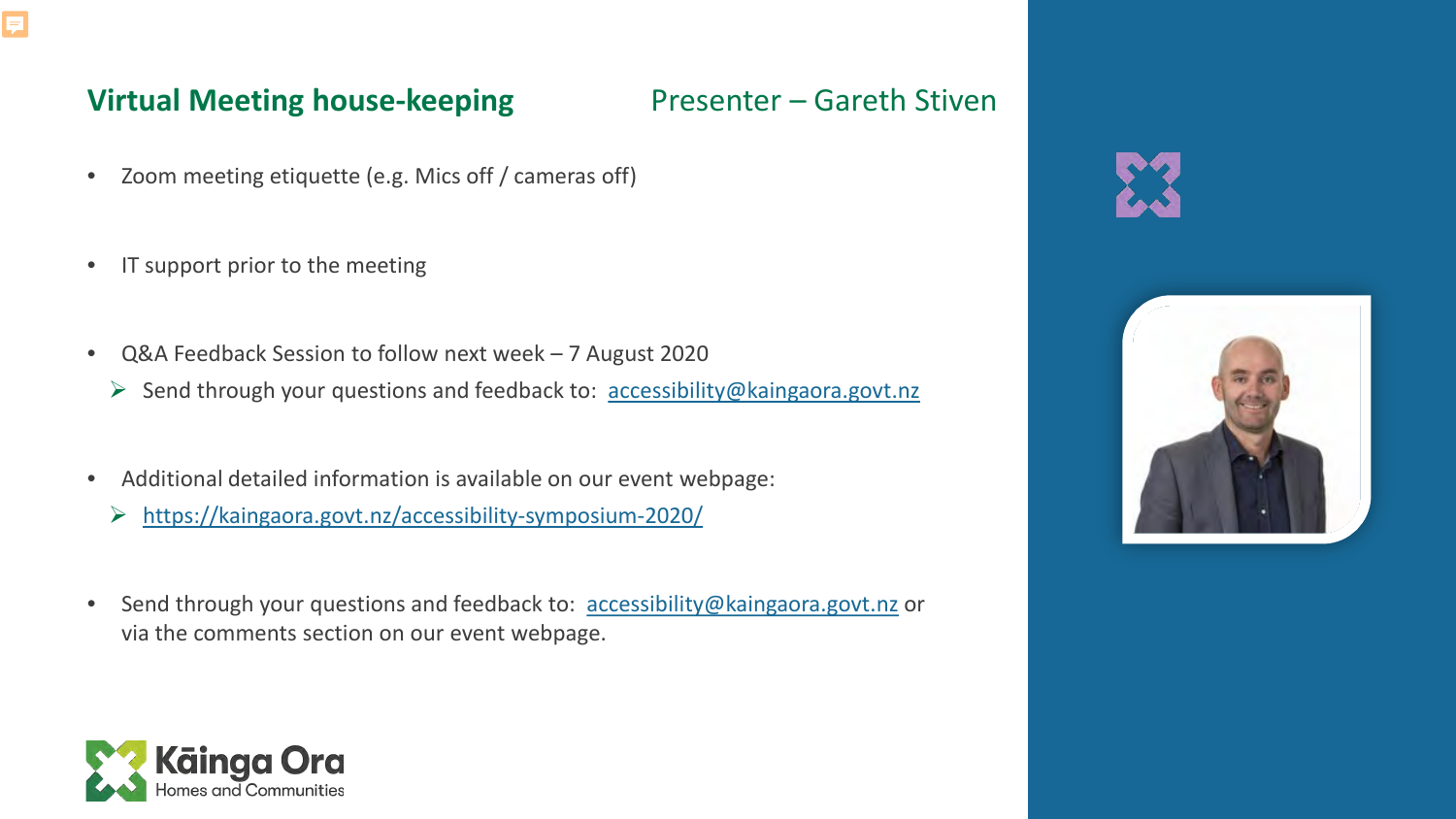![](_page_6_Picture_0.jpeg)

# **Operating Principles and the Partnership and Engagement Framework** David Clelland – National Relationship Manager

![](_page_6_Picture_2.jpeg)

![](_page_6_Picture_3.jpeg)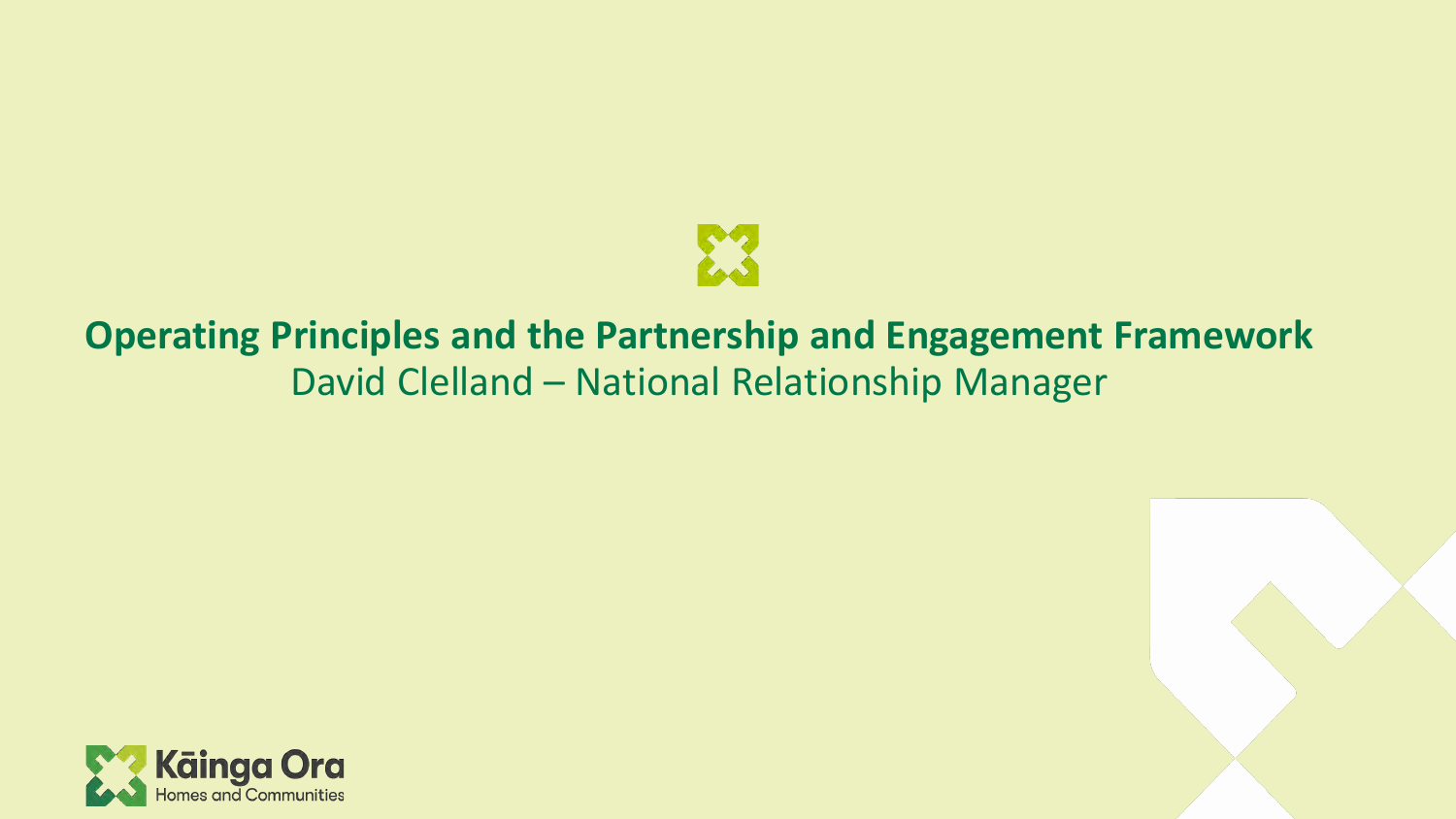## **Operating Principles**

**Section 14 Kāinga Ora – Homes and Communities Act 2019**

- Public Housing Solutions that contribute positively to well-being
- Housing Supply meets needs
- Well-functioning urban environments
- Stewardship and sustainability
- Collaboration and effective partnerships

*The Kāinga Ora - Homes and Communities Act 2019 sets out the Kāinga Ora objectives, functions and operating principles.* 

![](_page_7_Picture_10.jpeg)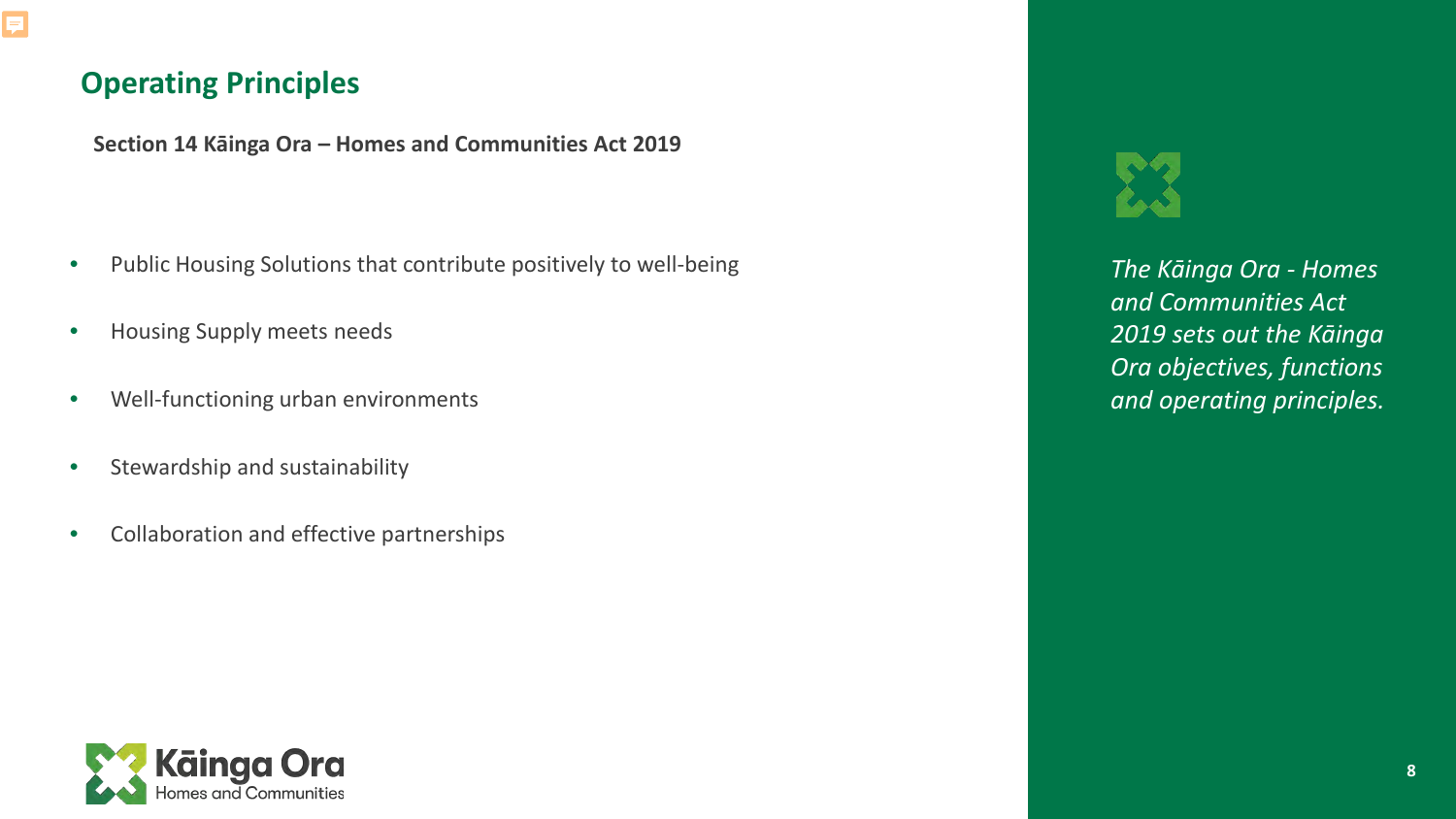# **Collaboration and effective partnerships**

- Partnering and engaging with Māori
- Alignment and synergies across the housing and urban development system
- Early and meaningful engagement with other persons and organisations
- Grow capability across the housing and urban development sector

![](_page_8_Picture_5.jpeg)

*Objectives: To contribute to sustainable, inclusive, and thriving communities that:* 

- *Provide people with good quality, affordable housing choices that meet diverse needs*
- *Support good access to jobs, amenities, and services*
- *Otherwise sustain or enhance the overall economic, social, environmental, and cultural wellbeing of current and future generations.*

![](_page_8_Picture_10.jpeg)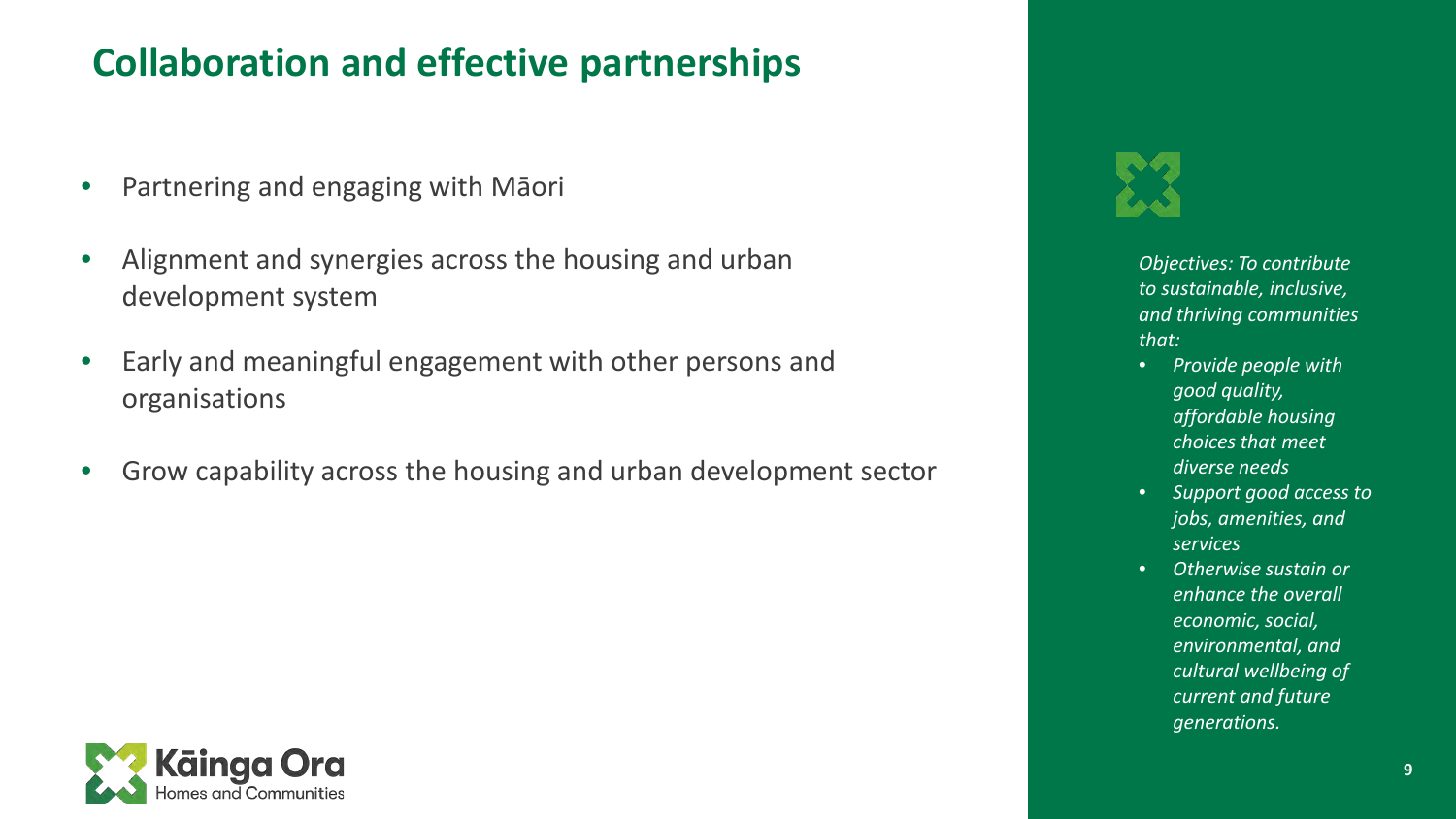## **Partnership and Engagement Framework**

The framework describes partnership and engagement intentions and specifically aims to ensure:

- Our customers and stakeholders views are understood and considered when developing housing and urban development policies, proposals and plans
- Our relationships are strengthened and enhanced between Kāinga Ora and Māori, communities, customers and stakeholders by ensuring they are informed about, and participate and have their say on, matters that are important to them
- We build enduring partnerships based on trust, respect and reciprocity
- We close the 'feedback loop' by providing timely communication so that people know when and how their contribution has been considered and how it has influenced decisions.

![](_page_9_Picture_6.jpeg)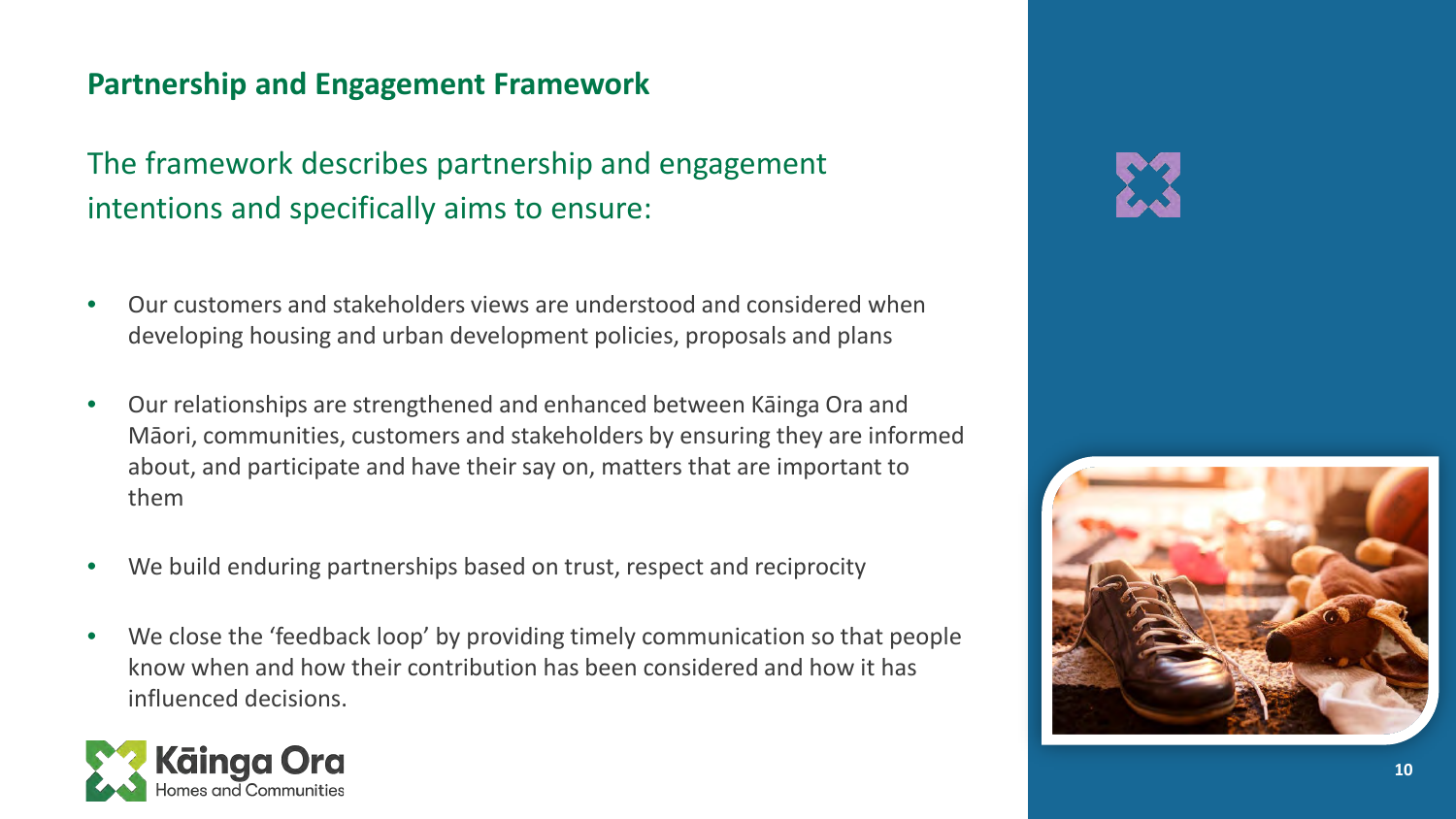## **The Principles**

| <b>Principles for</b><br>Partnership | <b>Principles for</b><br><b>Engagement</b> | <b>Additional</b><br><b>Principles for</b><br><b>Partnering and</b><br><b>Engaging with</b><br><b>Māori</b> |
|--------------------------------------|--------------------------------------------|-------------------------------------------------------------------------------------------------------------|
| <b>Respect</b>                       | Early engagement                           | <b>Commitment to</b><br>Partnership                                                                         |
| Reciprocity                          | Genuine and<br>meaningful                  | Active protection                                                                                           |
| <b>Trust</b>                         | Open and<br>transparent                    | <b>Redress</b>                                                                                              |
|                                      | Responsive and<br>flexible                 |                                                                                                             |

![](_page_10_Picture_3.jpeg)

*Detailed methods and approaches will be developed for our different functions, e.g., urban development and for different groups or needs, e.g., accessibility*

![](_page_10_Picture_5.jpeg)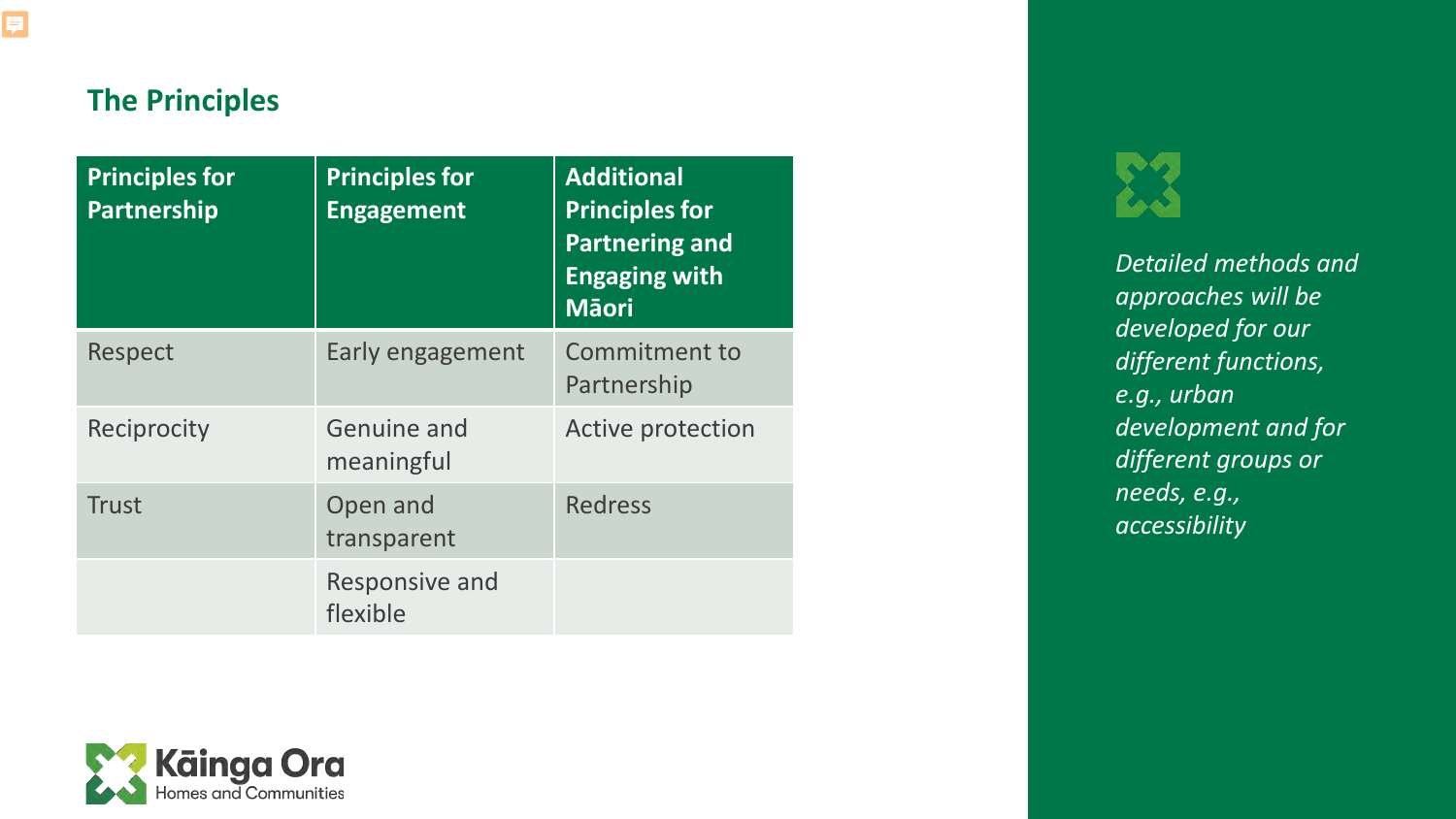## **Principles for Partnership**

### **Respect**

We respect each other's tikanga and our interactions with our customers , stakeholders and partners are based on mutual respect

### **Reciprocity**

Our relationships with our customers, stakeholders and partners are based on genuine intention to strengthen relationships and work together effectively.

We recognise the value of the contribution the other party brings to the relationship and the importance of both parties benefiting from the partnership

### **Trust**

We work with our customers, stakeholders and partners to build relationships based on confidence, competence and goodwill.

![](_page_11_Picture_8.jpeg)

![](_page_11_Picture_9.jpeg)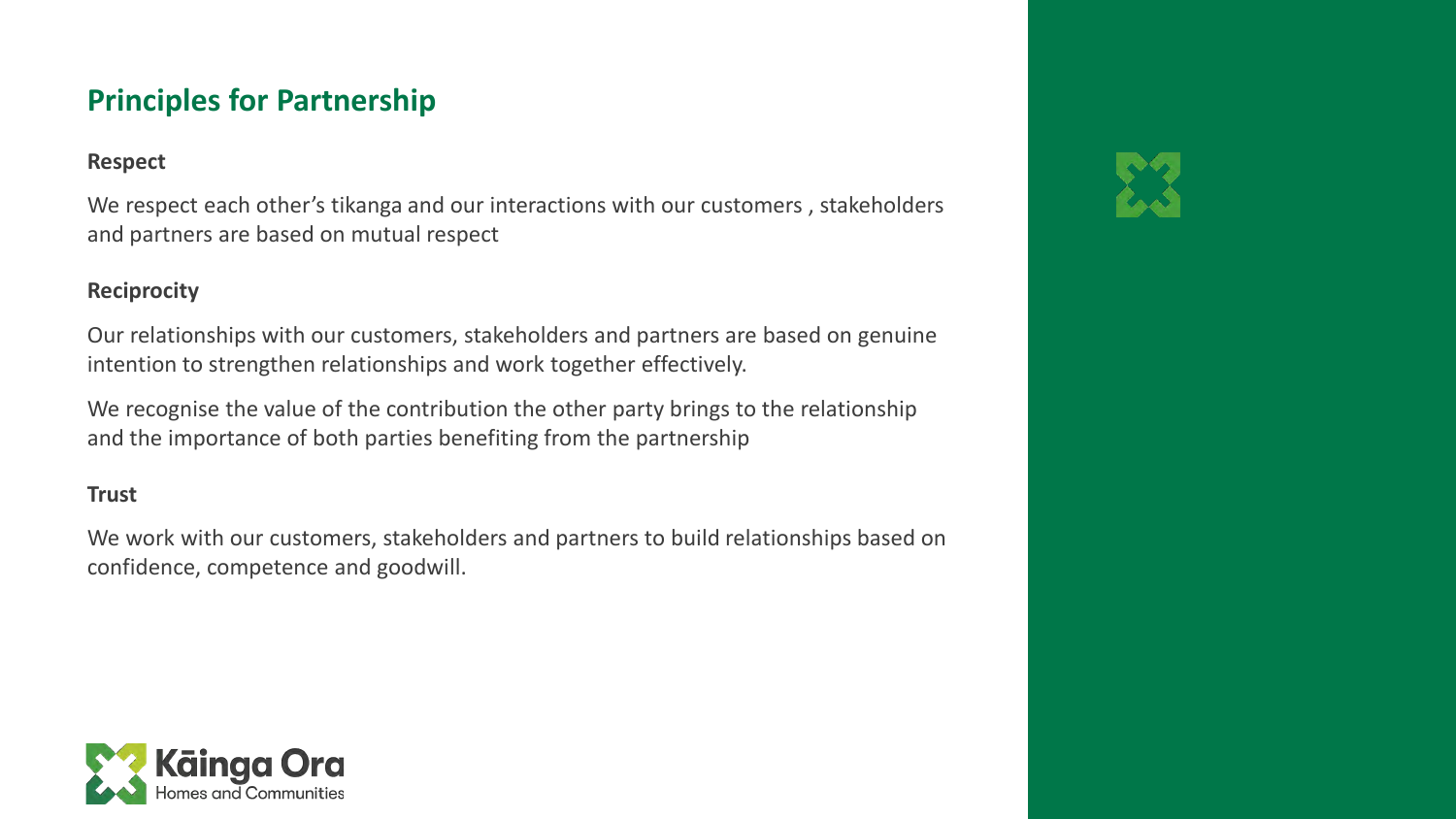## **Principles for Engagement**

### **Early communication**

We communicate early and clearly and provide all the information needed for partners, stakeholders and communities to engage effectively

### **Genuine and meaningful**

We make time for whakawhanaungatanga. We will be clear on our objectives and choose ways to engage that are fit for purpose

### **Open and transparent**

We will be clear about what we are trying to achieve, the scope of our engagement and the potential for people to influence outcomes

### **Responsive and flexible**

We will use appropriate channels to engage people to ensure we are inclusive. We are adaptable and respond to feedback.

![](_page_12_Picture_9.jpeg)

![](_page_12_Picture_10.jpeg)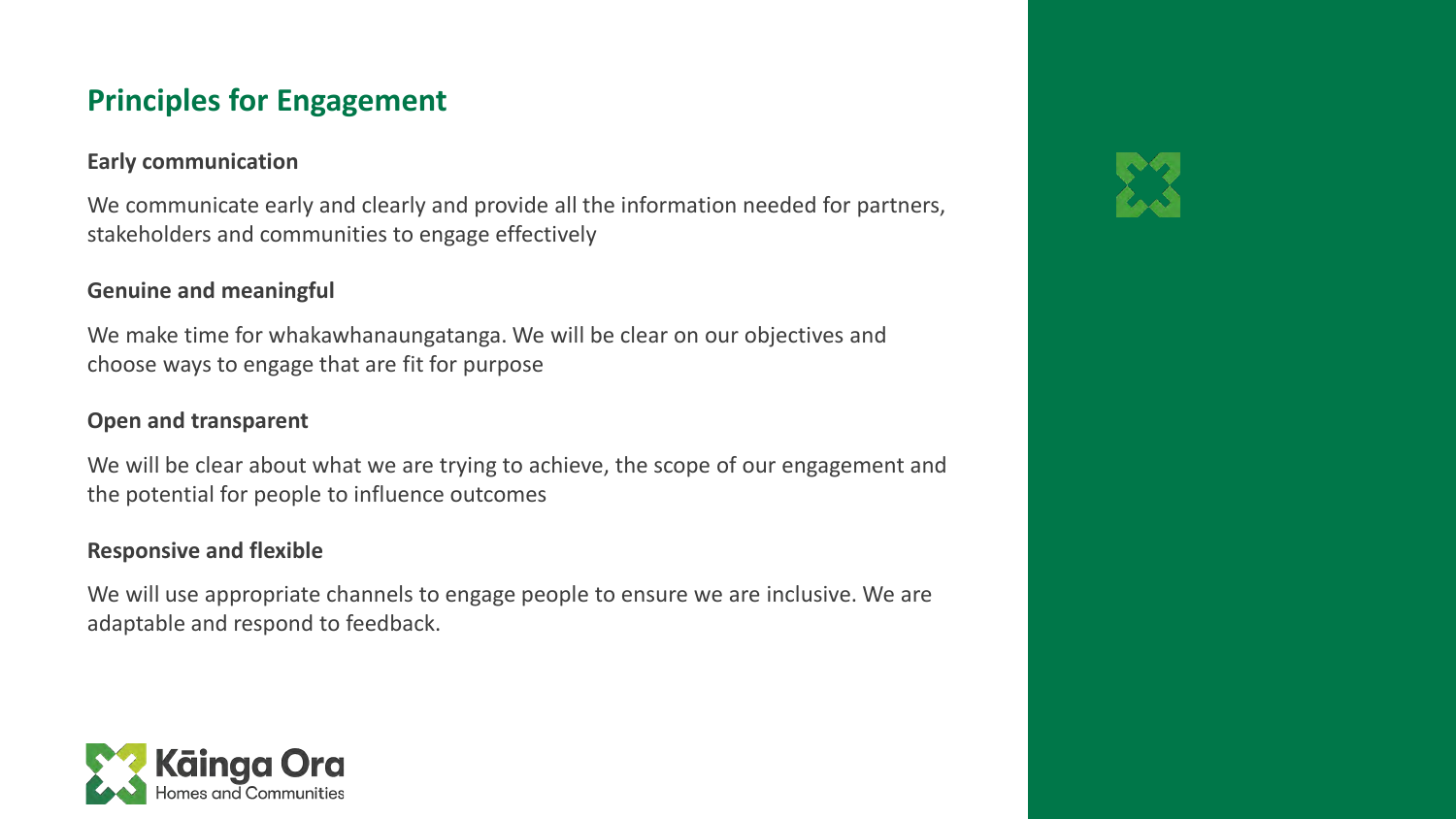## **Additional principles for partnering and Engaging with Māori**

### **Partnership**

We commit to act in good faith, fairly, reasonably and honorably towards Māori as a Treaty partner

### **Active protection**

We commit to protect Māori property interests and Taonga

### **Redress**

We acknowledge past wrongs and the right of redress.

![](_page_13_Picture_7.jpeg)

![](_page_13_Picture_8.jpeg)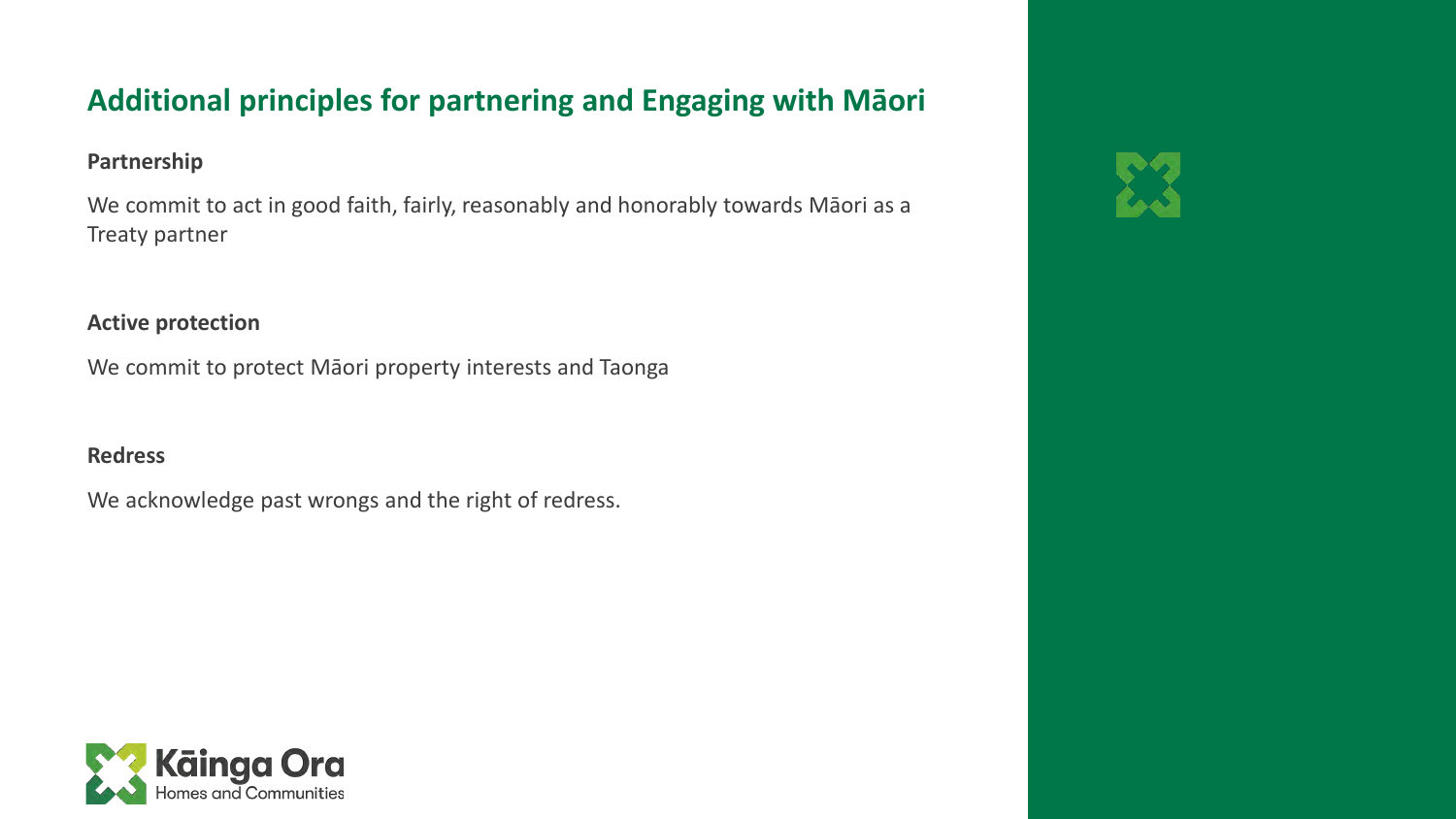### **Questions**

We are interested in your views on the draft principles:

- Are these the right high-level principles for partnership and engagement?
- Would you like more information about the Framework?
- Do you have questions of your own?

Please email [accessibility@kaingaora.govt.nz](mailto:accessibility@kaingaora.govt.nz) or visit the accessibility event web page <https://kaingaora.govt.nz/accessibility-symposium-2020/> in order to submit your views for further discussion at next weeks panel Q&A session.

![](_page_14_Picture_6.jpeg)

![](_page_14_Picture_7.jpeg)

![](_page_14_Picture_8.jpeg)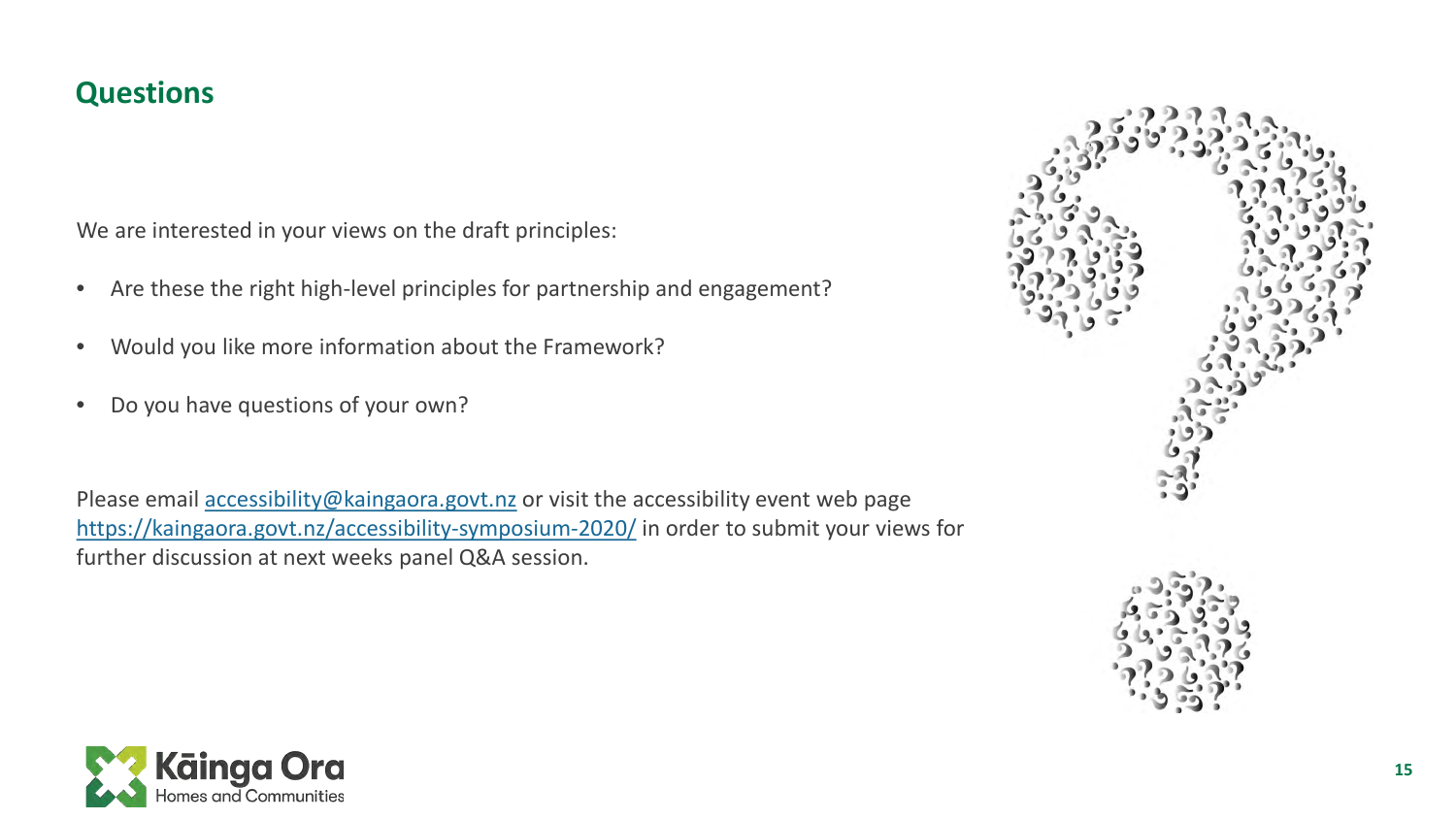![](_page_15_Picture_0.jpeg)

# **Accessibility Policy** - **Progress Initiatives as at July 2020**

![](_page_15_Picture_2.jpeg)

![](_page_15_Picture_3.jpeg)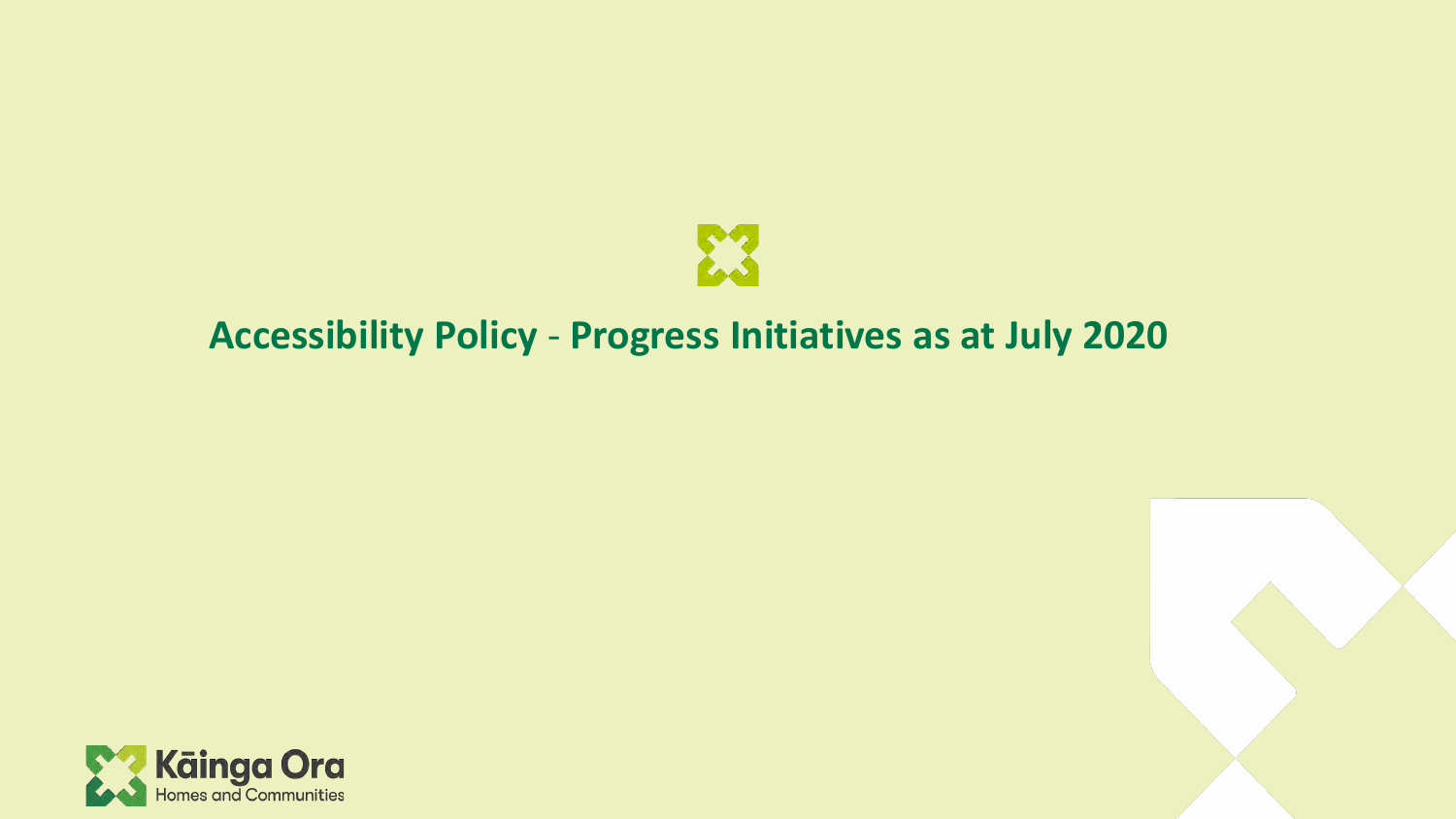### **Progress update on implementing the Accessibility Policy** Presenter – Gareth Stiven

### What did we commit to in the Accessibility Policy?

We've committed to:

- A target that at least 15 percent of our public housing new builds will meet out full universal design standards
- Collect information on the number of our public housing new builds built to universal design
- Benchmark our current performance in advance of being held accountable for the key performance indicator of at least 15 percent of new builds meeting universal design standards in 2021/22.

### What have we achieved so far?

- Agreed a definition of universal design
- Built the universal design expectation into business cases and decision making
- Included the 15% target into the Statement of Performance Expectations (SPE) 20/21.

### Why start with a 15% target?

![](_page_16_Picture_11.jpeg)

*"At least 15% of Kāinga Ora's public housing new builds will be built to Universal design"*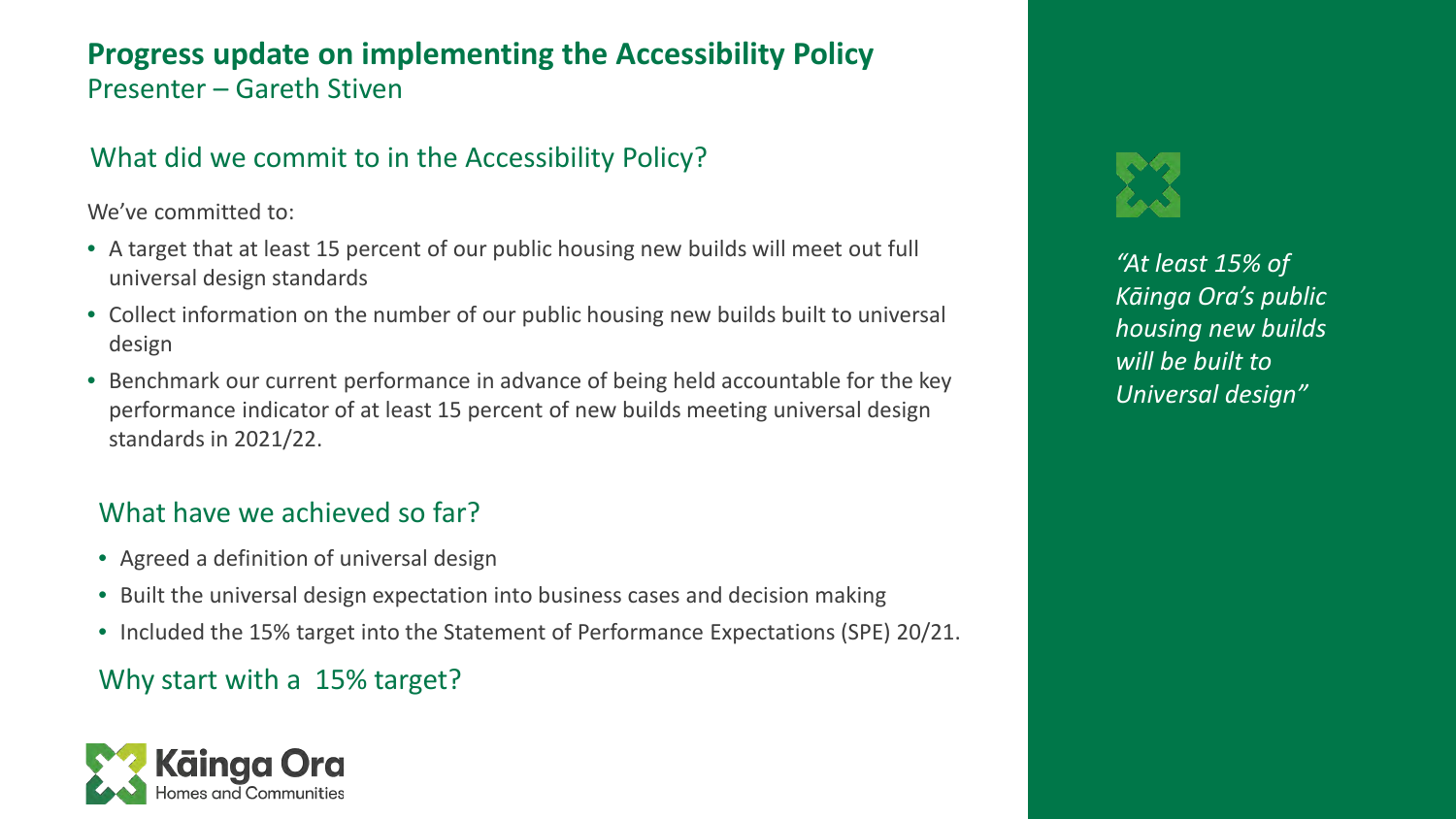## **Examples of universal design and accessible homes**

All of our accessible units are on the ground floor and include a number of universal design and accessible features such as:

- ramps leading up to the front door
- bathrooms with flat open showers and handrails
- low benchtops and tapware in the kitchen and bathroom, and
- ample space for turning circles.

![](_page_17_Picture_6.jpeg)

![](_page_17_Picture_7.jpeg)

![](_page_17_Picture_8.jpeg)

*Ranui – West Auckland (Luanda Drive) includes two accessible units that have recently been purpose built for people with different accessibility needs*

![](_page_17_Picture_10.jpeg)

*"Accessible design homes are purpose built for people with different accessibility needs – not built for specific individuals"*

![](_page_17_Picture_12.jpeg)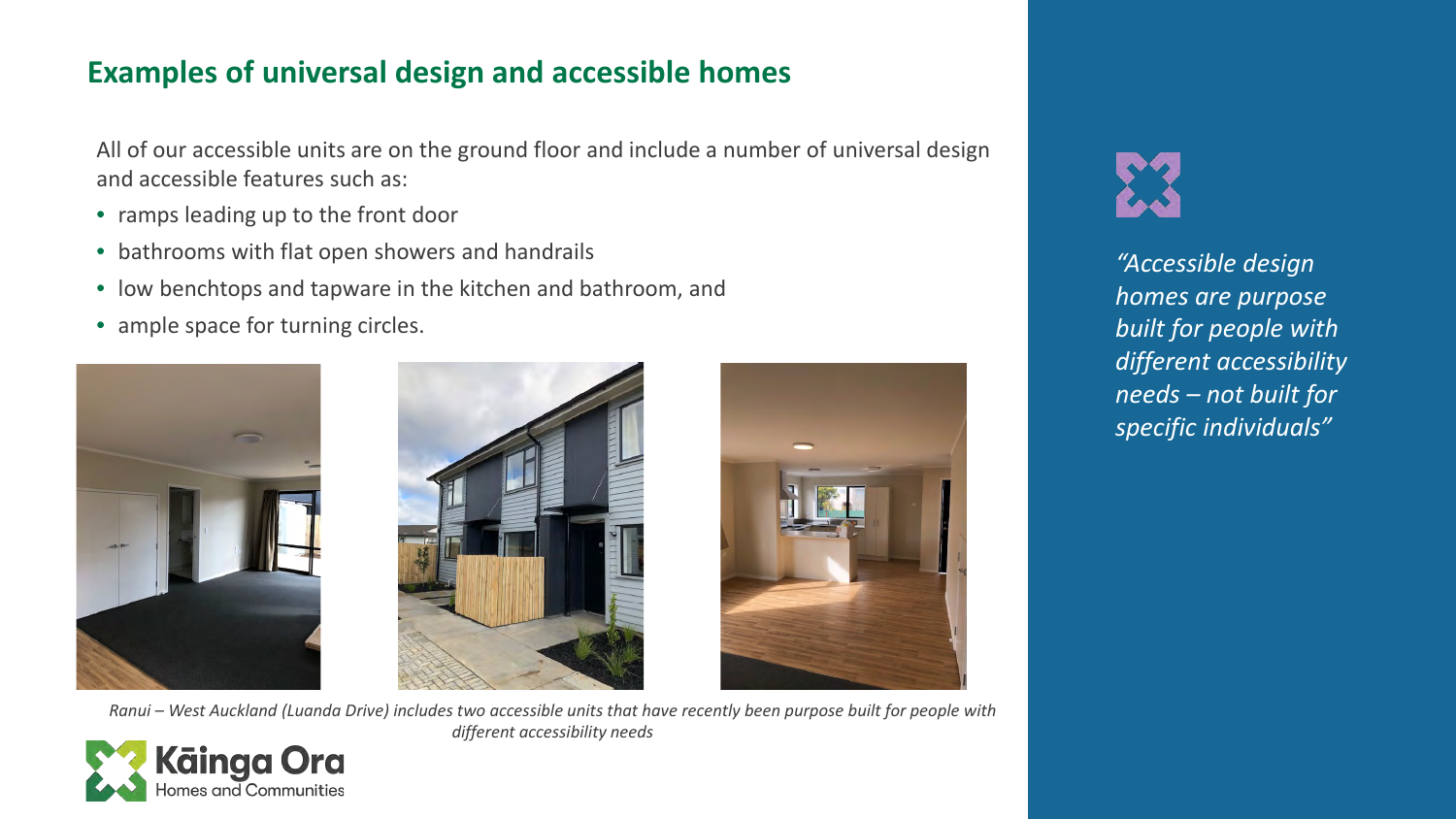# **Retrofit and accessibility update**

Presenters – Matt Hosler

### Retrofitting Kāinga Ora's existing public housing homes

- Evaluating Hutt Valley Retrofit Pilot  $\rightarrow$  place of accessible homes in expanded pilot
- Hutt Valley retrofitted homes now include (where possible):
	- Improved entry thresholds
	- appropriate wheelchair pathways thought the entire home
	- wet area bathrooms.
- Aim to make retrofitted homes "accessible ready" to meet customers' changing future needs
- About balancing challenges and costs of retrofitting  $\rightarrow$  location and type of home can make it more expensive and difficult.

![](_page_18_Picture_10.jpeg)

*We aim to make retrofitted homes "accessible ready" to meet our customers' changing future needs*

![](_page_18_Picture_12.jpeg)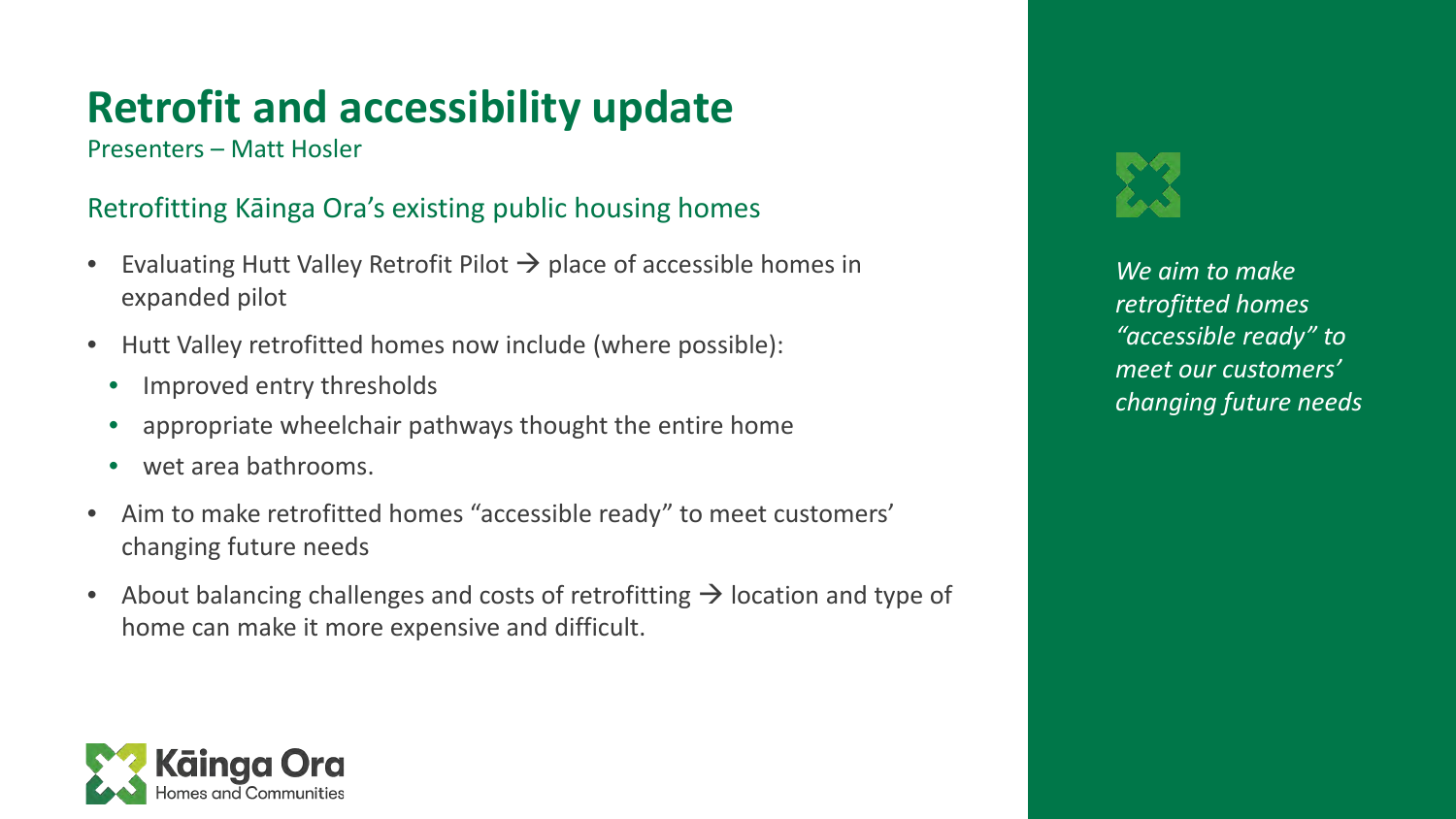### **New Performance Standards update** Presenter - Stacey Marsh

- A review of the current Kāinga Ora new build standard has been completed
- The aim of this was to ensure alignment to the Accessibility Policy outcomes
- Universal design and Accessible design requirements needed to be defined
- Consultation is important.

![](_page_19_Picture_6.jpeg)

![](_page_19_Picture_7.jpeg)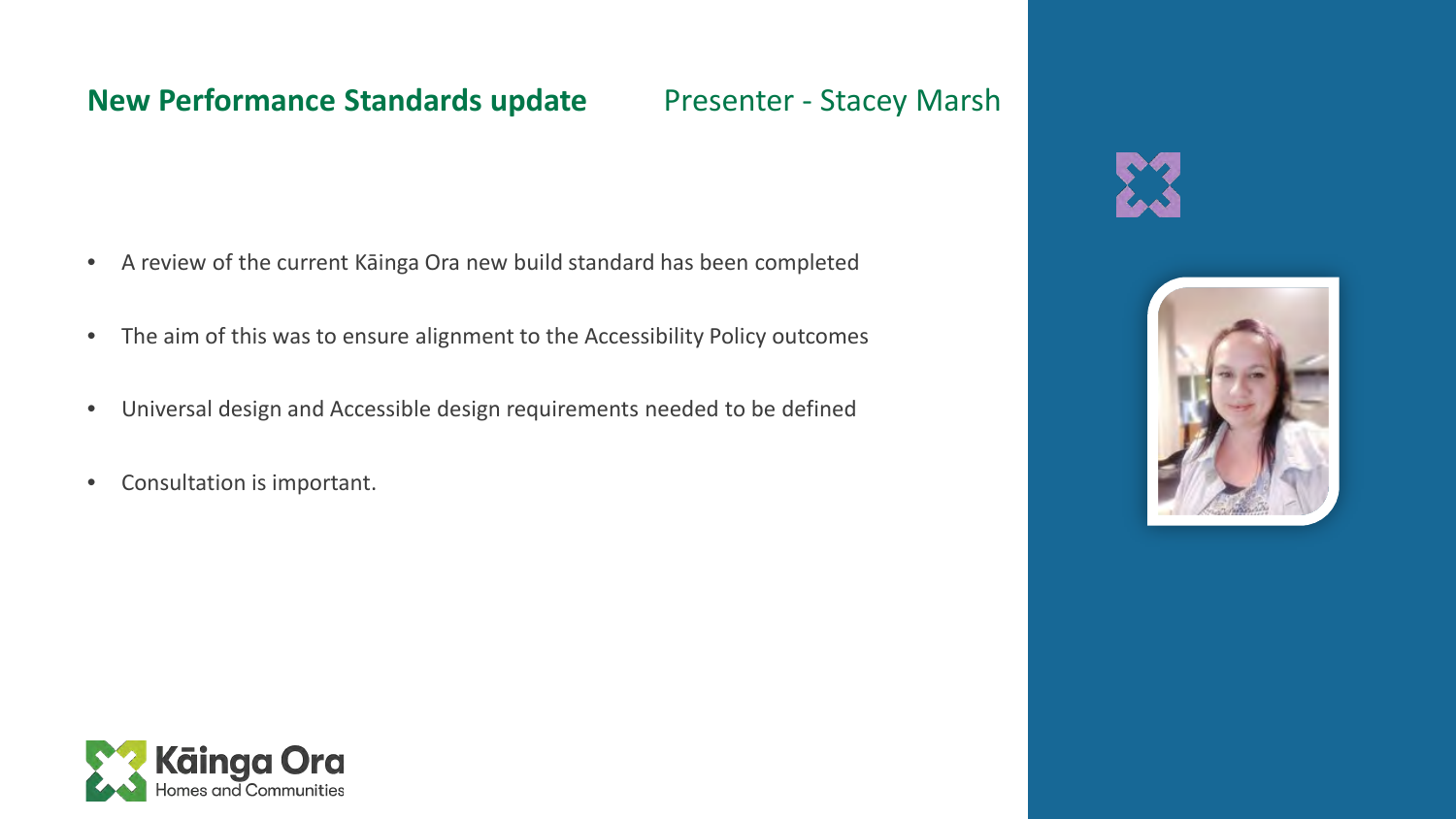![](_page_20_Picture_0.jpeg)

# **Customer Programme Update** Mike Letts

# **Key Feedback Question:**

*"How can we look to improve the services we give to disabled people?"*

![](_page_20_Picture_4.jpeg)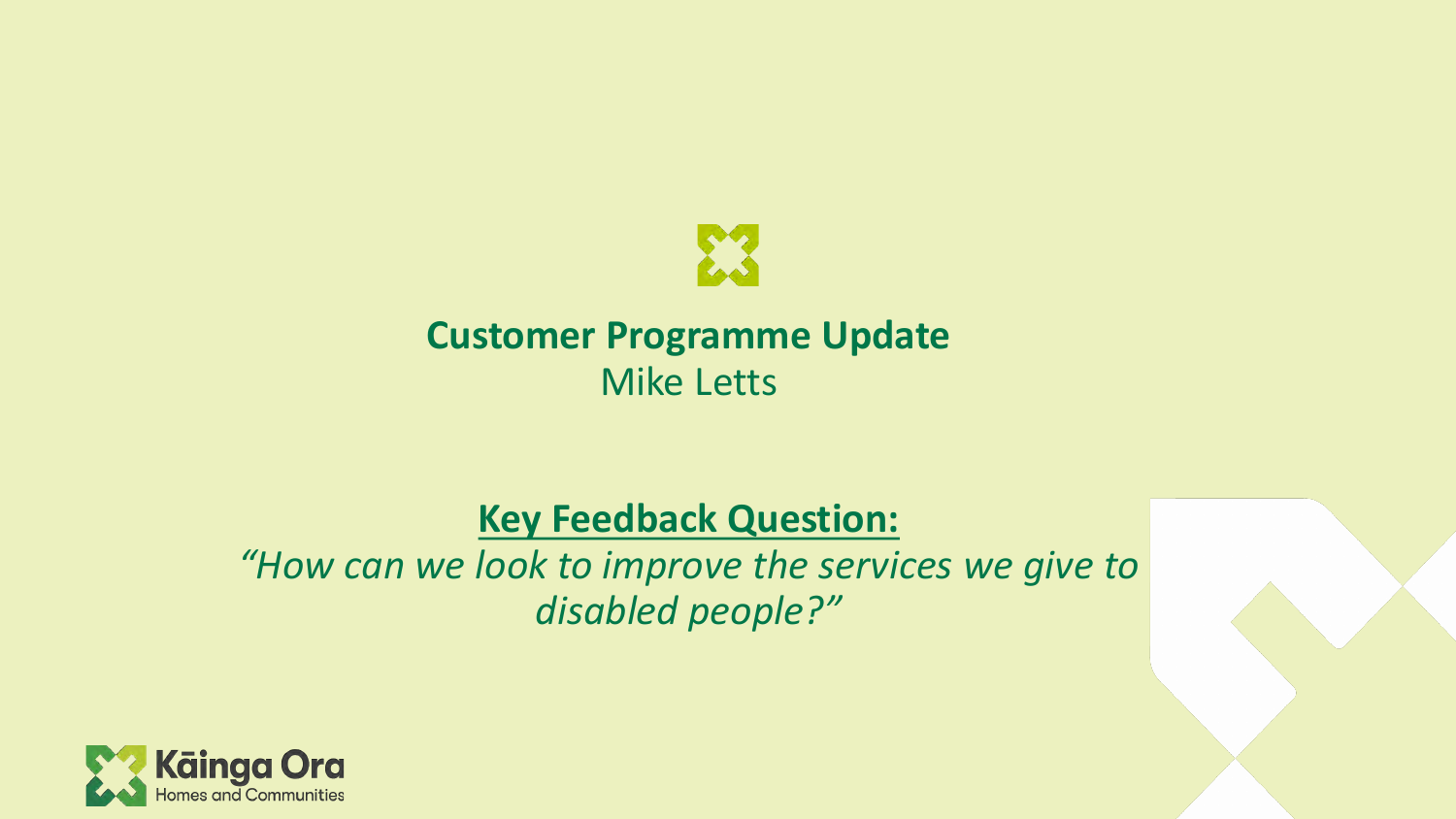## **Our customers and whānau live well, with dignity and stability, in connected communities**

| Our                | Stability                                                                                                                              |                                                                                                                      |                                                                                  | <b>Safety and Security</b>                                                                                       |                                                            | <b>Connection and Participation</b>                                                                |                                                                                                                                                       |
|--------------------|----------------------------------------------------------------------------------------------------------------------------------------|----------------------------------------------------------------------------------------------------------------------|----------------------------------------------------------------------------------|------------------------------------------------------------------------------------------------------------------|------------------------------------------------------------|----------------------------------------------------------------------------------------------------|-------------------------------------------------------------------------------------------------------------------------------------------------------|
| desired<br>outcome | • State housing provides stable<br>accommodation for customers and<br>whānau who need it                                               |                                                                                                                      | • Customers and whanau feel safe and<br>secure in their homes and<br>communities |                                                                                                                  |                                                            | • Customers and whanau are<br>connected to their communities, and<br>participate in community life |                                                                                                                                                       |
|                    | <b>Understand our</b><br>customers and<br>whānau                                                                                       | <b>Empower our</b><br>customers and<br>whānau                                                                        |                                                                                  | Deliver services and<br>homes that meet<br>customer and whanau<br>needs                                          |                                                            | Connect customers,<br>whānau and<br>communities                                                    | Collaborate with<br>social sector and<br>Māori                                                                                                        |
| Our<br>goals       | . We understand the<br>needs of our<br>customers and<br>whānau and<br>anticipate the needs<br>of our future<br>customers and<br>whānau | • Customers and<br>whānau are trusted,<br>feel empowered,<br>and are involved in<br>collaborative<br>decision making |                                                                                  | • Our tenancy<br>services and homes<br>meet our<br>customers' and<br>whānau's needs,<br>now and in the<br>future | connections<br>between our<br>customers and<br>communities | • We build trust and<br>whānau and their                                                           | • We work<br>collaboratively with<br>the social sector and<br>rōpū māori to<br>enable the delivery<br>of services with our<br>customers and<br>whānau |
|                    | <b>Kainga Ora</b><br>Homes and Communities                                                                                             |                                                                                                                      |                                                                                  |                                                                                                                  |                                                            |                                                                                                    |                                                                                                                                                       |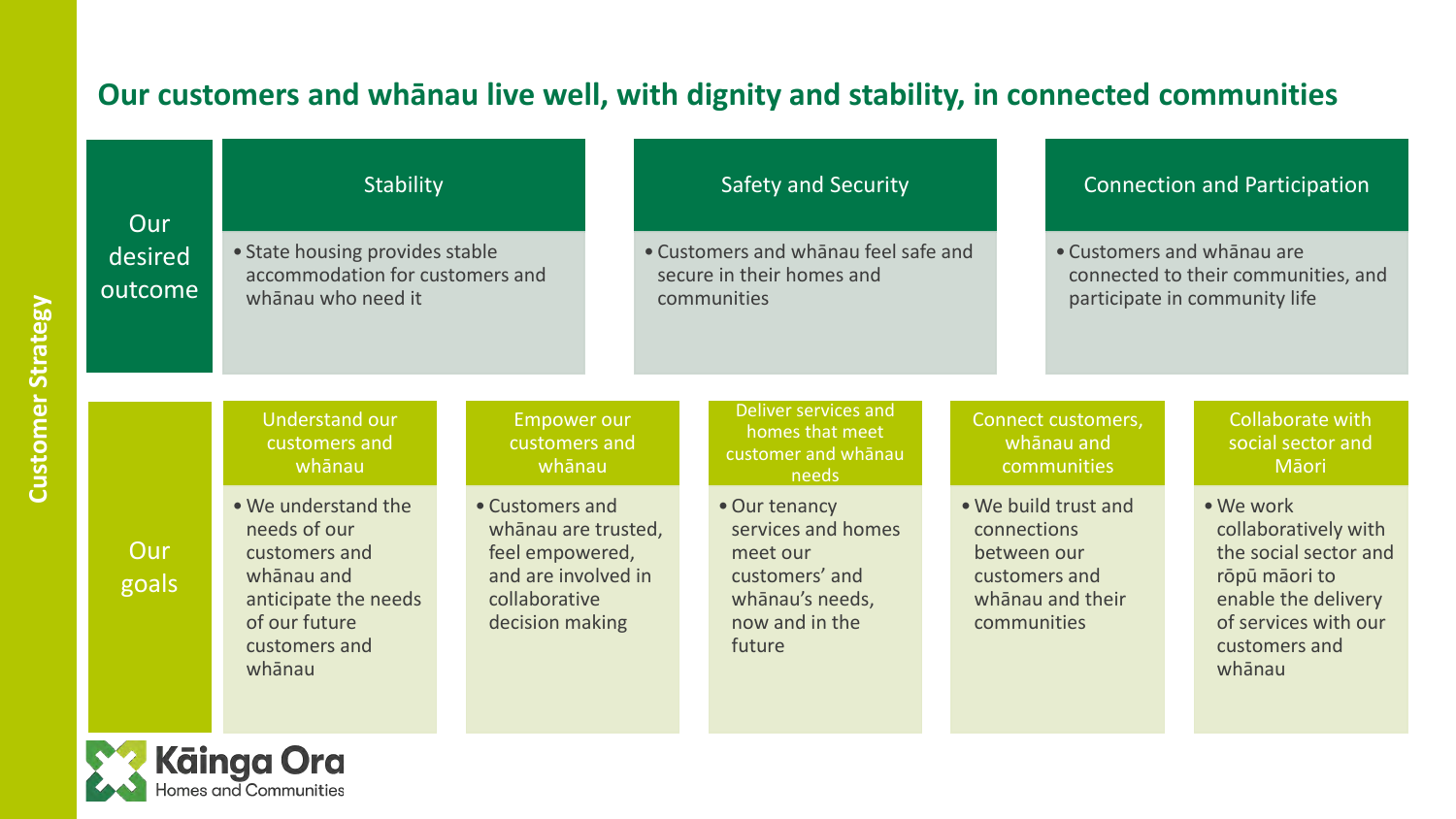### **The Customer Programme aims to achieve five outcomes**

![](_page_22_Picture_1.jpeg)

### **Match to a suitable home**

We use the right information to make a good match, and when offering the property both Kāinga Ora and the customer or whānau are satisfied that the match makes sense and will support a sustainable tenancy.

![](_page_22_Picture_4.jpeg)

### **Help settle in** We help our customers and whānau through the process of preparing to move, the move itself and settling into their new home and community.

![](_page_22_Picture_6.jpeg)

### **Provide fit for purpose homes** We deliver quality services to customers and whānau particularly focused on maintenance, inspections, account and issue management, and we meet our legislative obligations.

![](_page_22_Picture_8.jpeg)

**Provide and coordinate support to live** We build our relationships with customers and whānau to understand their circumstances and goals, and jointly agree how we can support them and/or connect them with those who can.

![](_page_22_Picture_10.jpeg)

**Facilitate and invest to develop communities** We support the development of the communities our customers and whānau live in, drawing on and building the capability of our customers and whānau or partnering with community providers including rōpū māori.

![](_page_22_Picture_12.jpeg)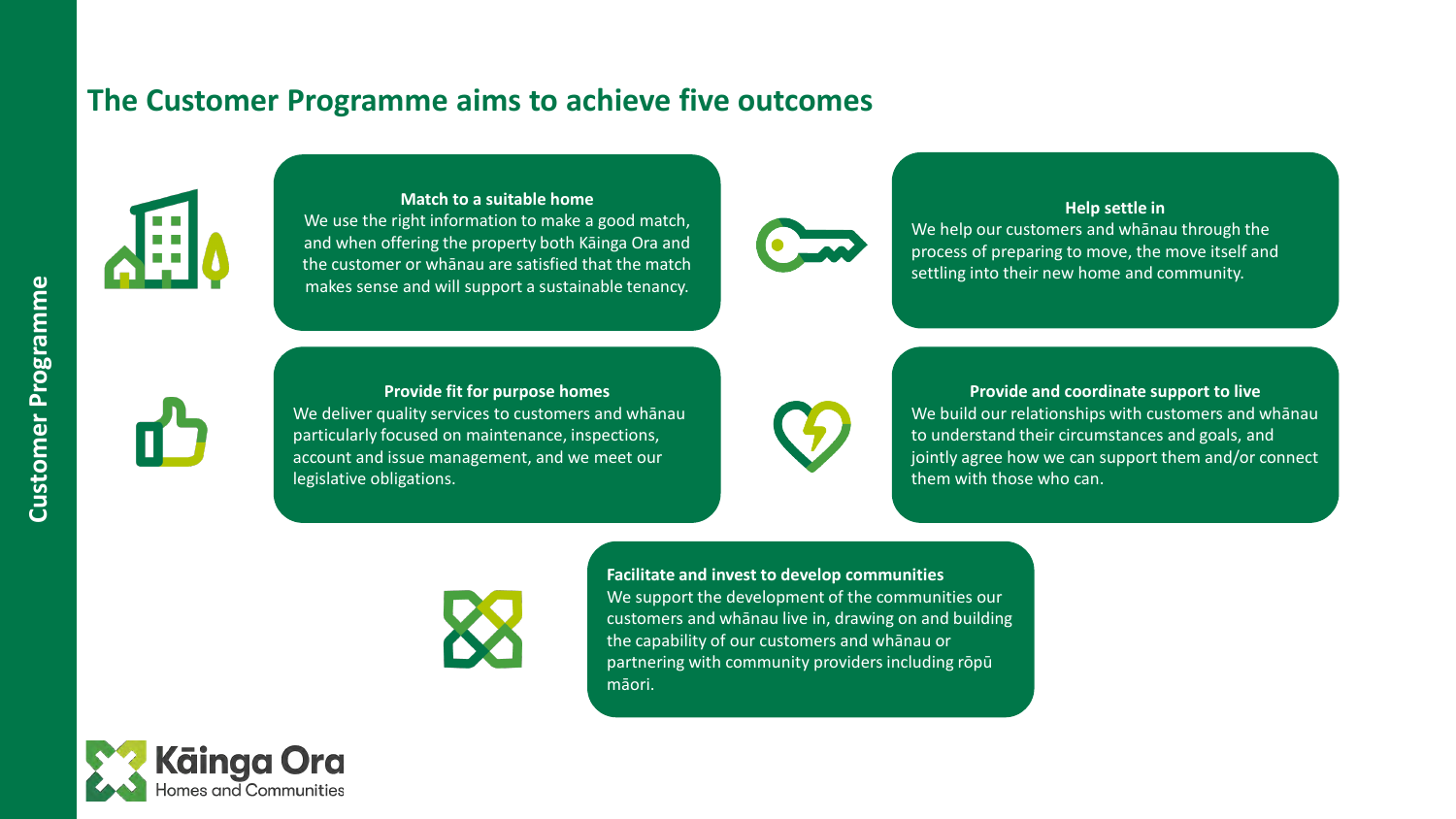### **What changes do we need to make to provide the core services?**

Differentiated services focused on people and whānau

Trusted internal support functions Relationship driven model

Trusted external partners

Enhanced capacity and capability in community development

A dedicated function to learn, evaluate and improve

Policies and processes that empower our front line

## **How are we going to deliver these changes?**

Design differentiated services focused on customers and their whānau

• Using human centred design techniques, we will reimagine key customer journeys that will redefine our relationships with our customers. We'll also invest design effort to enhance the value we deliver through all customer journeys and define how we will embed well-being and connection to communities throughout our interactions with our customers.

Embed customer-focussed operational excellence

• With clarity about our future state customer experience, we will design the supporting business model to ensure that we can effectively embed the desired customer experience. We will include business processes, policies, technology roadmap, roles and skills required, and measures of success.

Build our customer experience capabilities

• We will design and build the customer experience capabilities and practices that we'll need to have in place to ensure a sustained focus on improving our customer experience.

Equip our customer-facing teams to strengthen customer relationships and empower our customers

• Building high-trust relationships and empowering our customers are core to our strategy. We will equip our people to best deliver our target experience through every interaction with our customers every day. Aligned with our people strategy, we will build our leadership and team capability and provide tools to make it easier for our people to do their job.

![](_page_23_Picture_17.jpeg)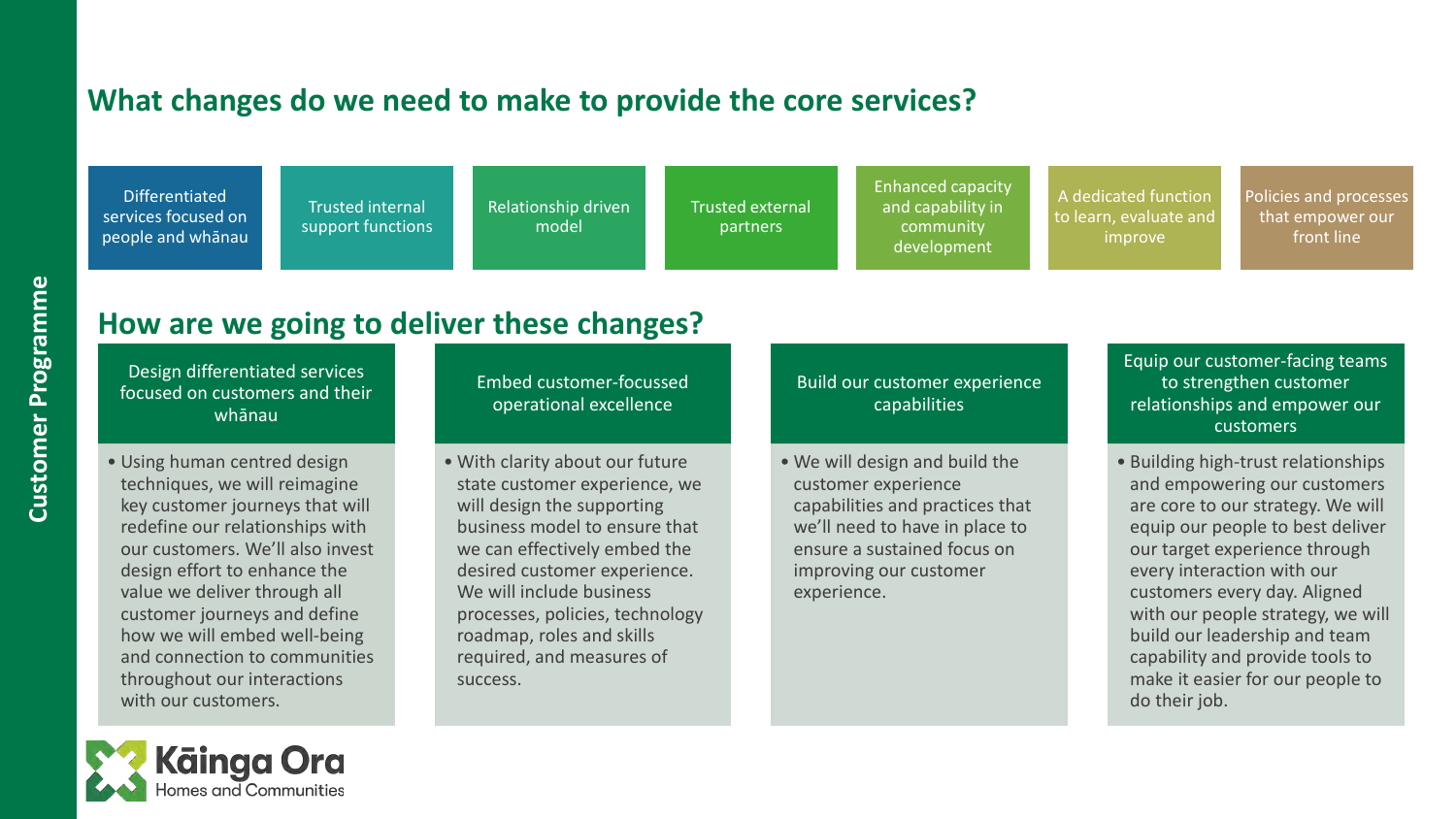## **What will success look like?**

## **Stability**

• Reduced customer churn/avoidable transfers

## Safety and Security

- Increased customer safety and security
- Reduced anti-social behaviour issues

## Customer Satisfaction

- Increased customer satisfaction
- Earlier issue resolution

### Customer Independence

- Customers and whānau live independent lives
- Customers and whānau have more pride in their homes

### Connecting and Participating

- Increased take up of social and health services
- Increased connections to iwi and hapū

![](_page_24_Picture_15.jpeg)

![](_page_24_Picture_16.jpeg)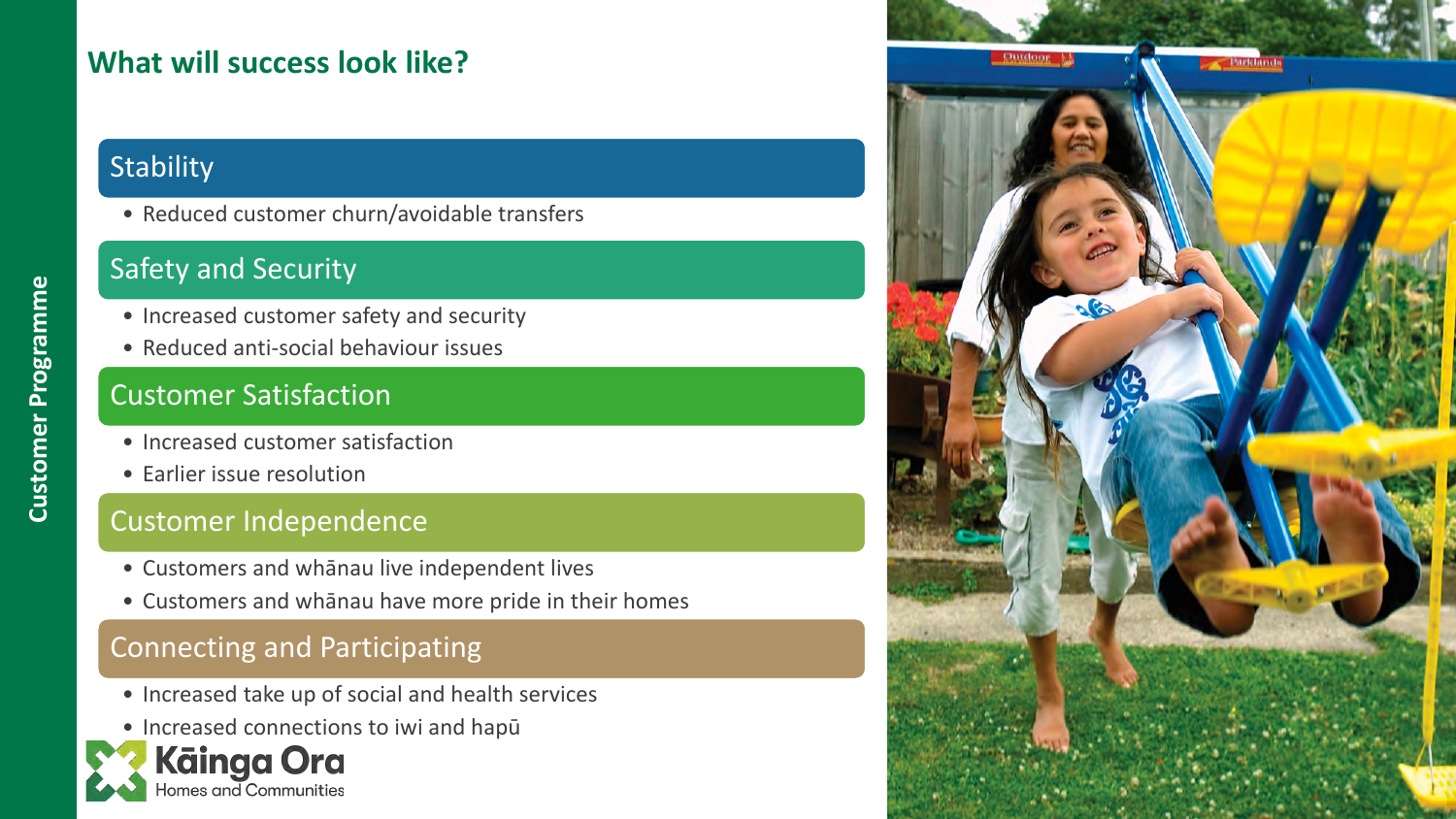![](_page_25_Picture_0.jpeg)

# **Lessons learned and the next 12 months** Gareth Stiven

![](_page_25_Picture_2.jpeg)

![](_page_25_Picture_3.jpeg)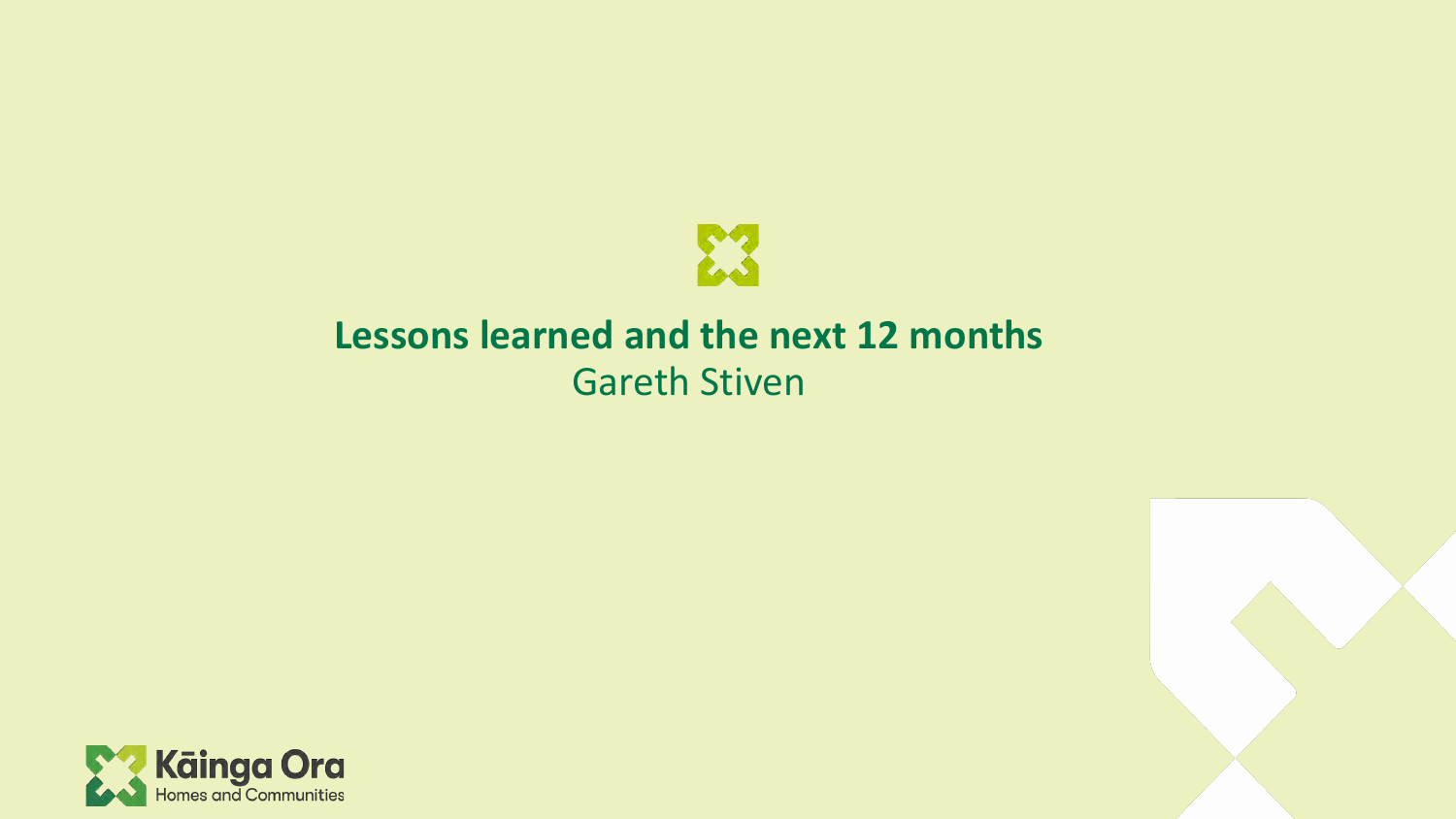### **Lessons learned over the last 12 months**

- We had to adapt quickly to the challenges posed by COVID-19
- A shared understanding of definitions is important, e.g. universal design and accessibility
- The new mandate of Kāinga Ora has required a more fundamental assessment of how we partner and engage, including with Māori
- There are gaps in the information that we have on our assets and customers
- Kāinga Ora is part of the wider housing, health and social services system, and is responsive to wider policy and funding settings.

![](_page_26_Picture_6.jpeg)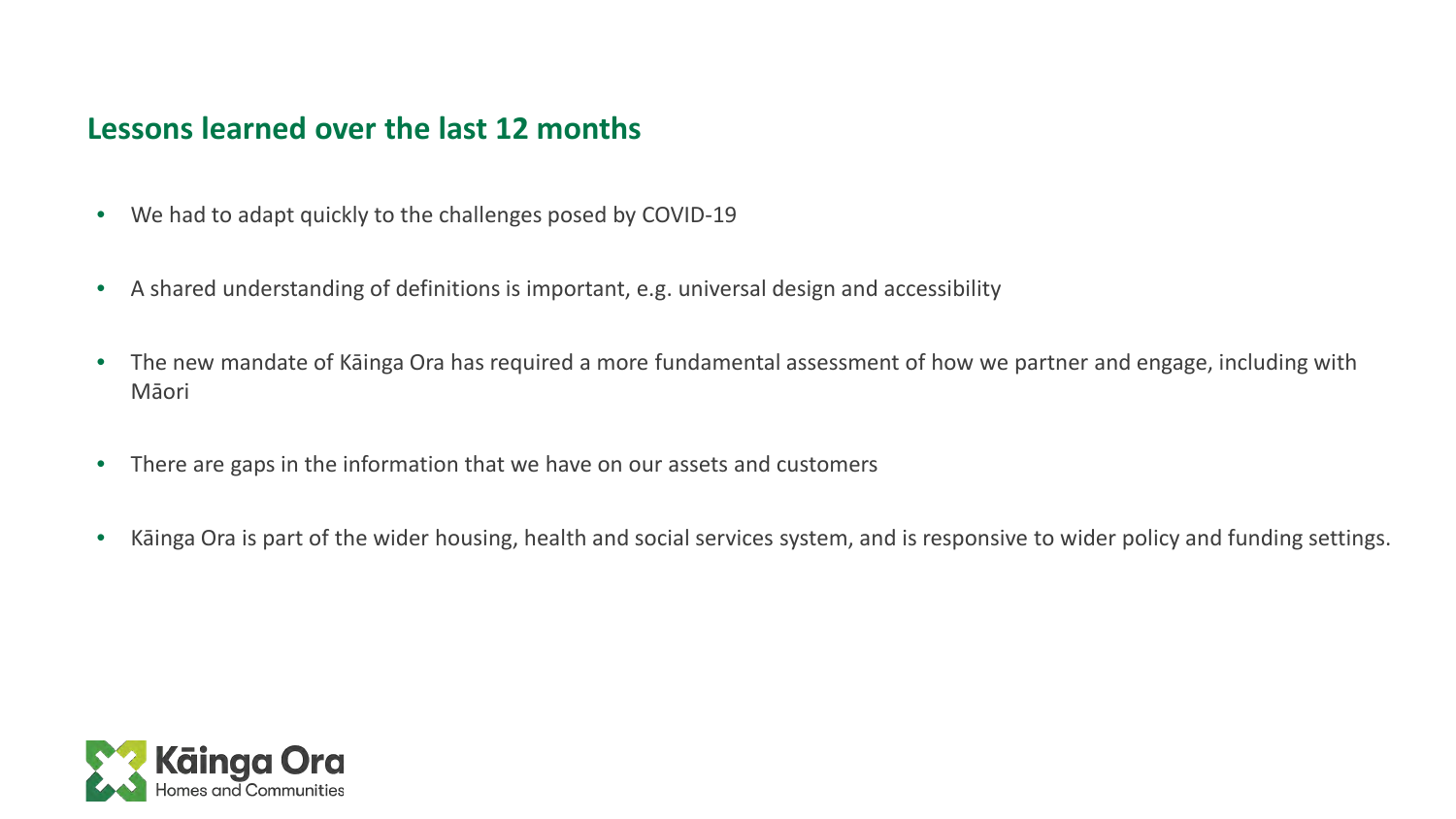### **The next 12 months**

Our Accessibility Policy and regular reporting on the Disability Action Plan sets out our goals for the next 12 months:

- Report against our new build target and provide further advice on retrofit target
- Review standard designs
- Confirm partnership and engagement framework
- Roll out new Customer Programme
- Confirm approach to funding for modifications and other supports.

![](_page_27_Picture_7.jpeg)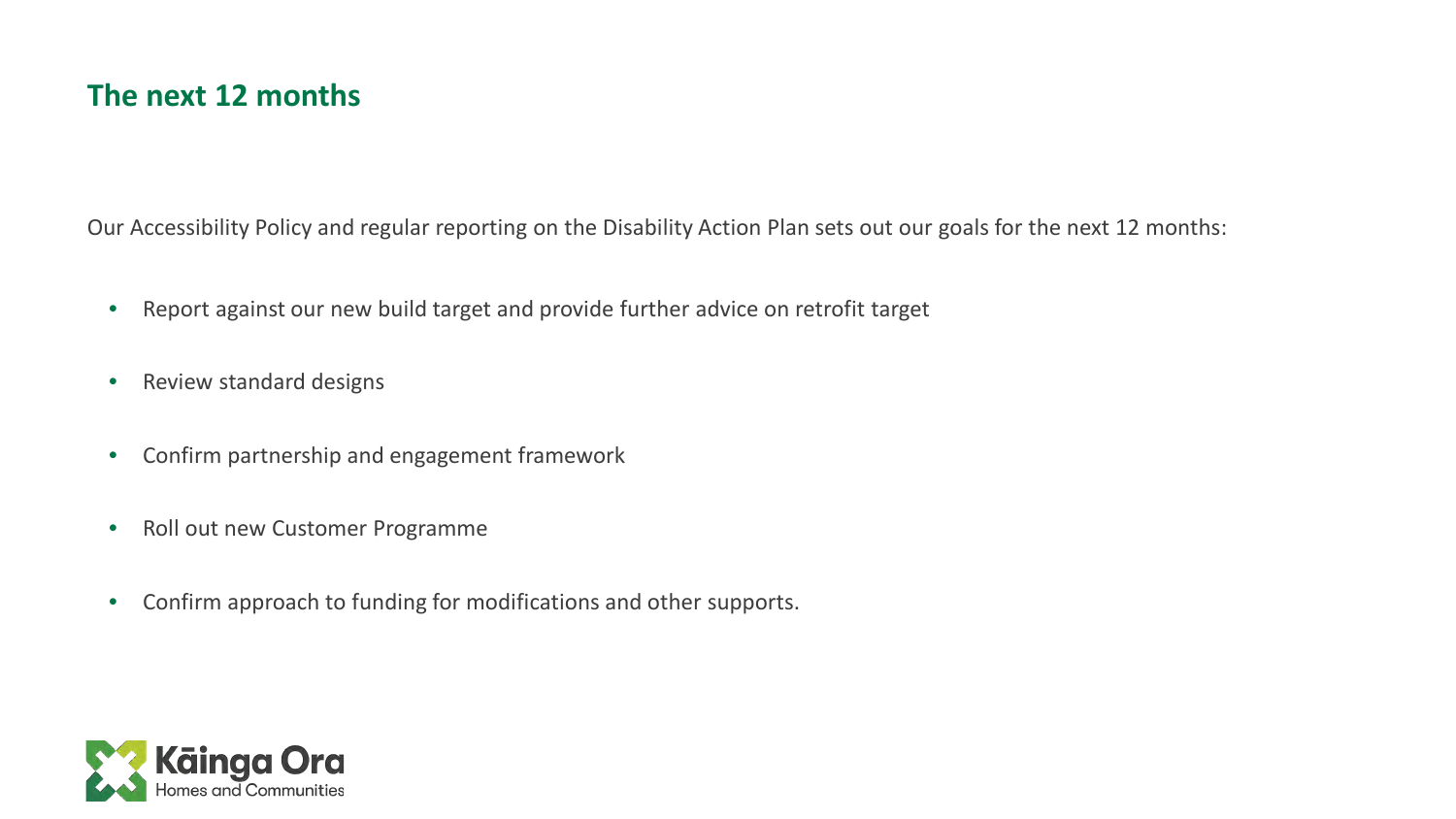![](_page_28_Picture_0.jpeg)

# **Next steps for the Accessibility Symposium** Gareth Stiven

![](_page_28_Picture_2.jpeg)

![](_page_28_Picture_3.jpeg)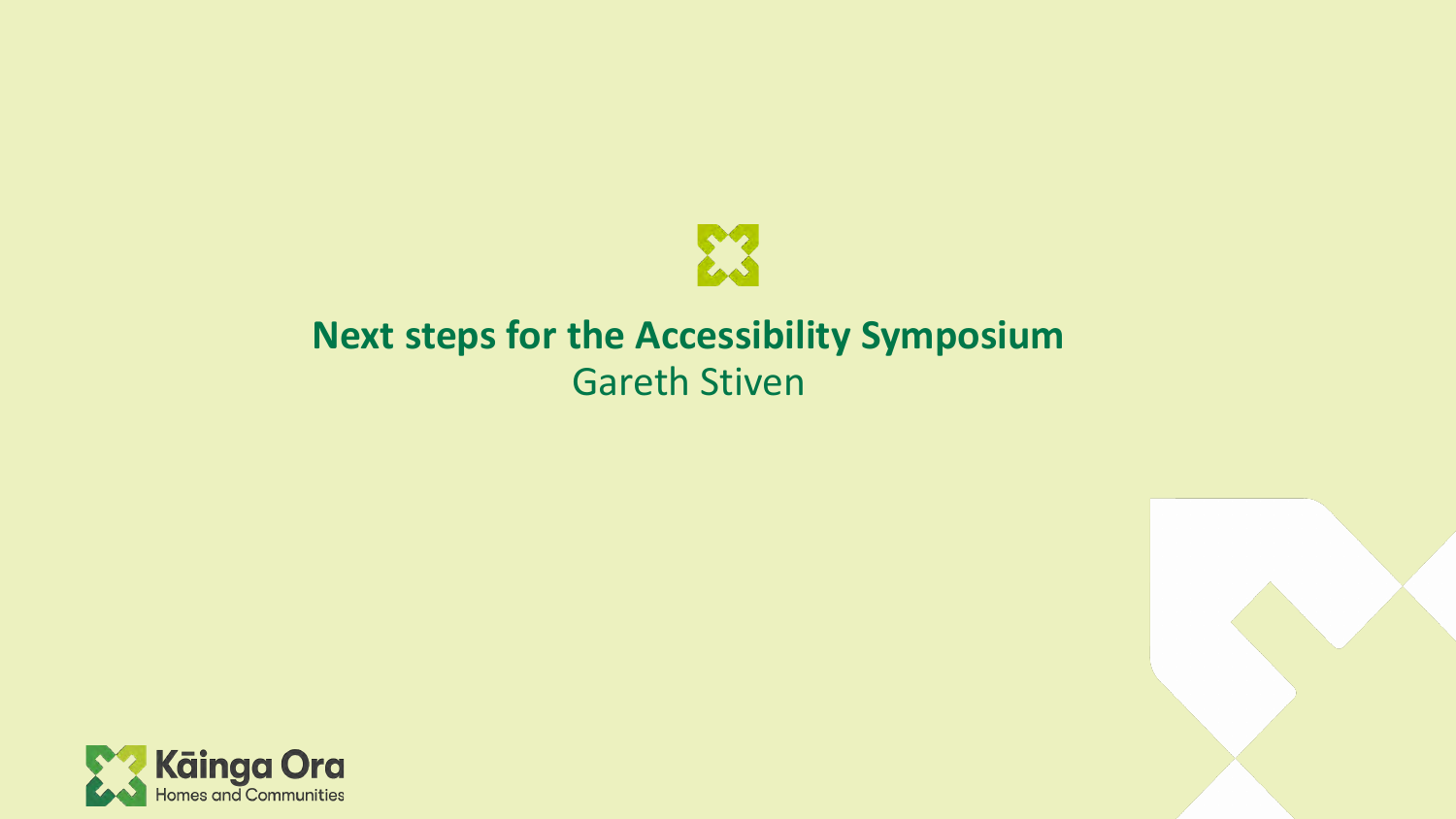### **Next steps for the Accessibility Symposium**

- **Q&A Feedback Session to follow next week – 7 August 2020**
	- $\triangleright$  Send through your questions and feedback to: [accessibility@kaingaora.govt.nz](mailto:accessibility@kaingaora.govt.nz)
- **Additional detailed information is available on our event webpage:**
	- <https://kaingaora.govt.nz/accessibility-symposium-2020/>
- **Send through your questions and feedback to:** [accessibility@kaingaora.govt.nz](mailto:accessibility@kaingaora.govt.nz) or via the comments section on our event webpage.

![](_page_29_Picture_6.jpeg)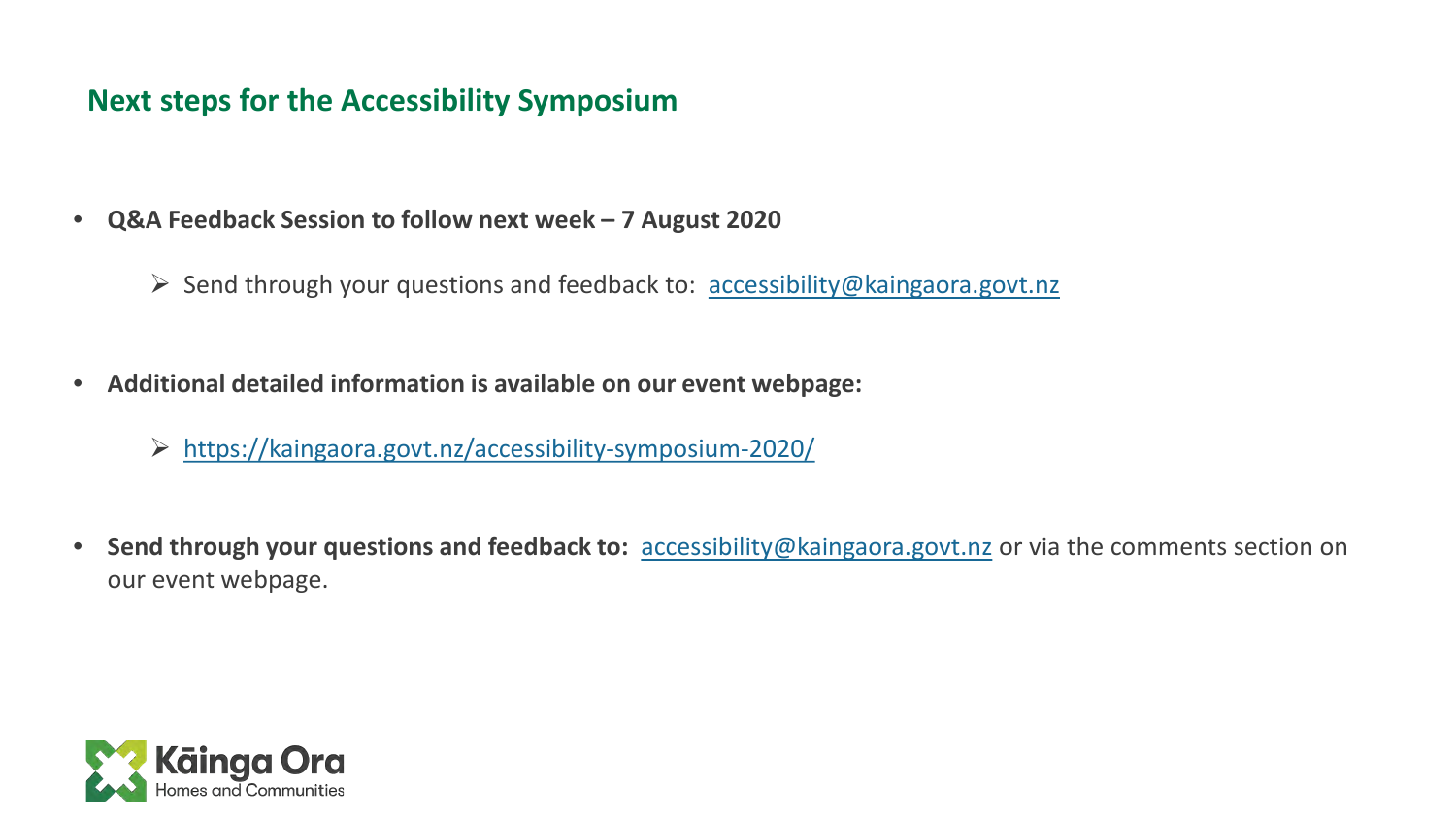# **Closing Karakia**

![](_page_30_Picture_1.jpeg)

**Corrina McGregor** Te Kamaka Māori Network Chair Tūtawa mai i runga Tūtawa mai i raro Tūtawa mai i roto Tūtawa mai i waho Kia tau ai Te mauri tū Te mauri ora Ki te katoa Haumi e Hui e Tāiki e!

Come forth from above, below, within, and from the environment. Vitality and well-being, for all. Strengthened in unity!

![](_page_30_Picture_5.jpeg)